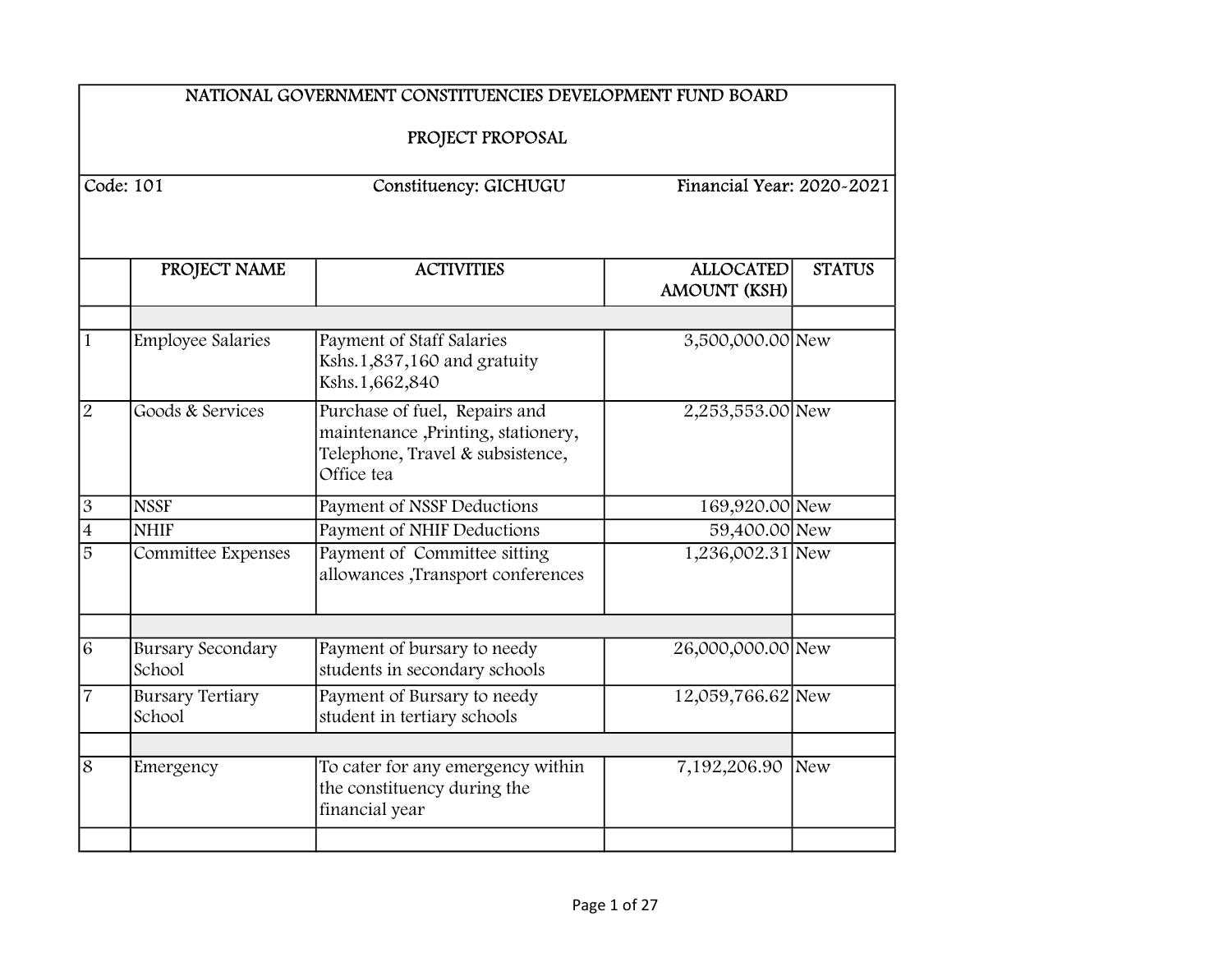|                  | NATIONAL GOVERNMENT CONSTITUENCIES DEVELOPMENT FUND BOARD |                                                                                                        |                                         |               |  |  |
|------------------|-----------------------------------------------------------|--------------------------------------------------------------------------------------------------------|-----------------------------------------|---------------|--|--|
| PROJECT PROPOSAL |                                                           |                                                                                                        |                                         |               |  |  |
| Code: 101        |                                                           | Constituency: GICHUGU                                                                                  | Financial Year: 2020~2021               |               |  |  |
|                  | PROJECT NAME                                              | <b>ACTIVITIES</b>                                                                                      | <b>ALLOCATED</b><br><b>AMOUNT (KSH)</b> | <b>STATUS</b> |  |  |
| $\overline{9}$   | Goods & Services                                          | Purchase of fuel, repairs and<br>maintenance, printing, stationery<br>,Airtime, Travel and subsistence | 1,200,000.00 New                        |               |  |  |
| 10               | Committee Expenses                                        | Payment of Committee sitting<br>allowances ,transport, Conferences                                     | 1,170,998.00 New                        |               |  |  |
| 11               | NG-CDFC/PMC<br>Capacity Building                          | Undertake training of the PMCs/NG-<br>CDFCs on NG-CDF Related issues                                   | 1,795,034.48 New                        |               |  |  |
|                  |                                                           |                                                                                                        |                                         |               |  |  |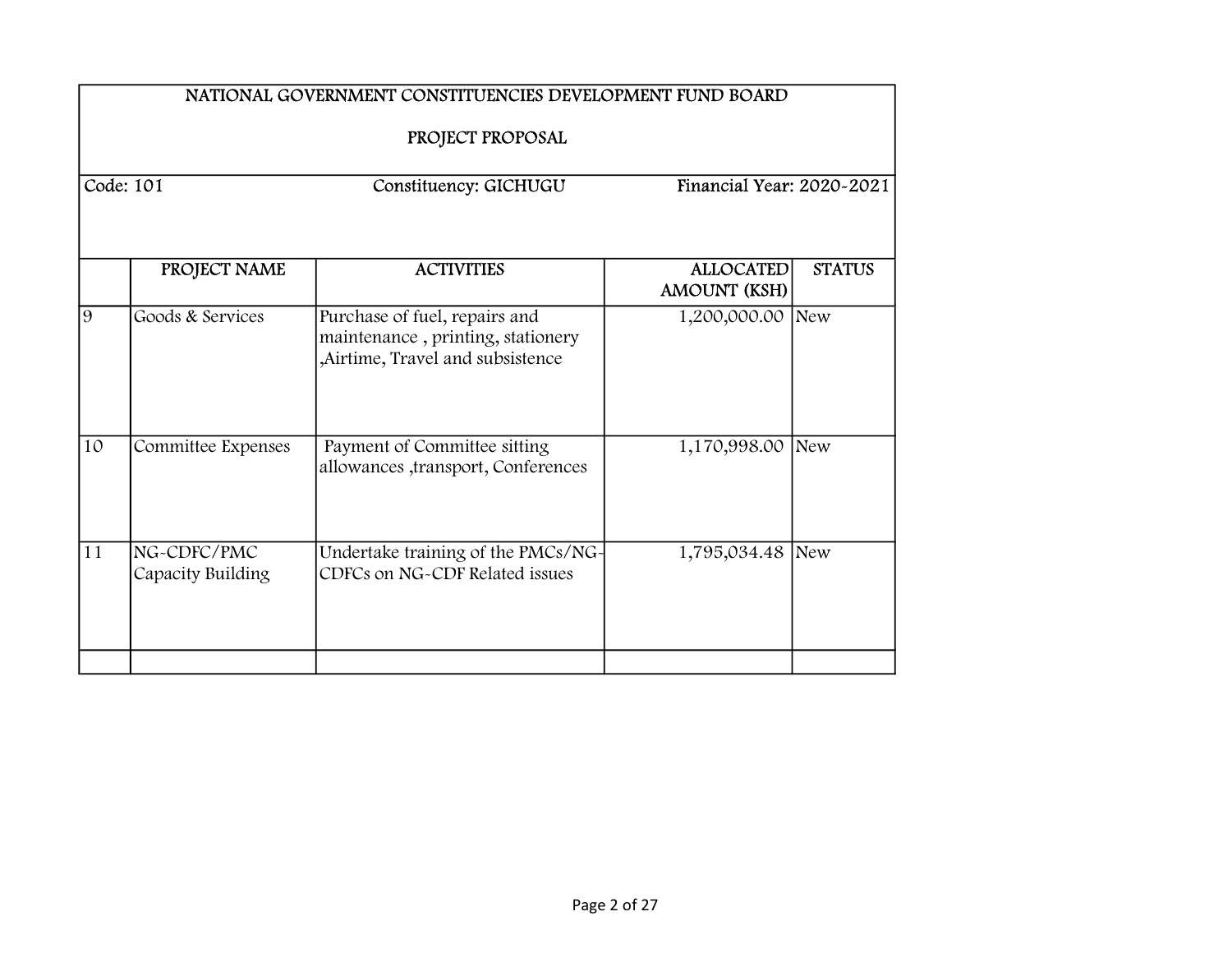|    | NATIONAL GOVERNMENT CONSTITUENCIES DEVELOPMENT FUND BOARD |                                                                                                                                                                                                                                                                                                                                                                                                                                                                                                                                                                                                                                                                                                                                                             |                           |               |  |
|----|-----------------------------------------------------------|-------------------------------------------------------------------------------------------------------------------------------------------------------------------------------------------------------------------------------------------------------------------------------------------------------------------------------------------------------------------------------------------------------------------------------------------------------------------------------------------------------------------------------------------------------------------------------------------------------------------------------------------------------------------------------------------------------------------------------------------------------------|---------------------------|---------------|--|
|    | PROJECT PROPOSAL                                          |                                                                                                                                                                                                                                                                                                                                                                                                                                                                                                                                                                                                                                                                                                                                                             |                           |               |  |
|    | Code: $101$                                               | Constituency: GICHUGU                                                                                                                                                                                                                                                                                                                                                                                                                                                                                                                                                                                                                                                                                                                                       | Financial Year: 2020~2021 |               |  |
|    | PROJECT NAME                                              | <b>ACTIVITIES</b>                                                                                                                                                                                                                                                                                                                                                                                                                                                                                                                                                                                                                                                                                                                                           | <b>ALLOCATED</b>          | <b>STATUS</b> |  |
|    |                                                           |                                                                                                                                                                                                                                                                                                                                                                                                                                                                                                                                                                                                                                                                                                                                                             | <b>AMOUNT (KSH)</b>       |               |  |
| 12 | Constituency Sport<br>Tournament                          | Carry out constituency Sports<br>tournament and Purchase of<br>uniforms and balls to the football<br>teams and volleyball teams as<br>follows:Kithure,Kiamutugu,<br>Kiamuki, Ngariama, Kianyaga,<br>Rwambiti, Kiamwathi, Kiandai,<br>Kamweti, Karumandi, Thuiya,<br>Thumaita, Kamagambo, Kithioro,<br>Kianguenyi, Karia, Nyagithuci,<br>Karucho, Kanjuu, Piai, Kitharaini,<br>Gaciongo, Gathaga, Kimweas,<br>Mburi: Volleyball nets 25 pieces<br>Kshs.175,000, Balls 85 pieces<br>Kshs.340,000, 300 Boots<br>Kshs.750,000, 25 sets of Volleyball<br>Uniforms Kshs. 300,000, Other<br>volleyball accessories (Knee caps,<br>wrist bands, training kits,<br>whistles $)=$ Kshs.500,000, Trophies $=$<br>Kshs.300,000, Tournament expenses<br>$=$ Kshs.376.998 | 2,741,998.00 New          |               |  |
|    |                                                           |                                                                                                                                                                                                                                                                                                                                                                                                                                                                                                                                                                                                                                                                                                                                                             | Page 3 of 27              |               |  |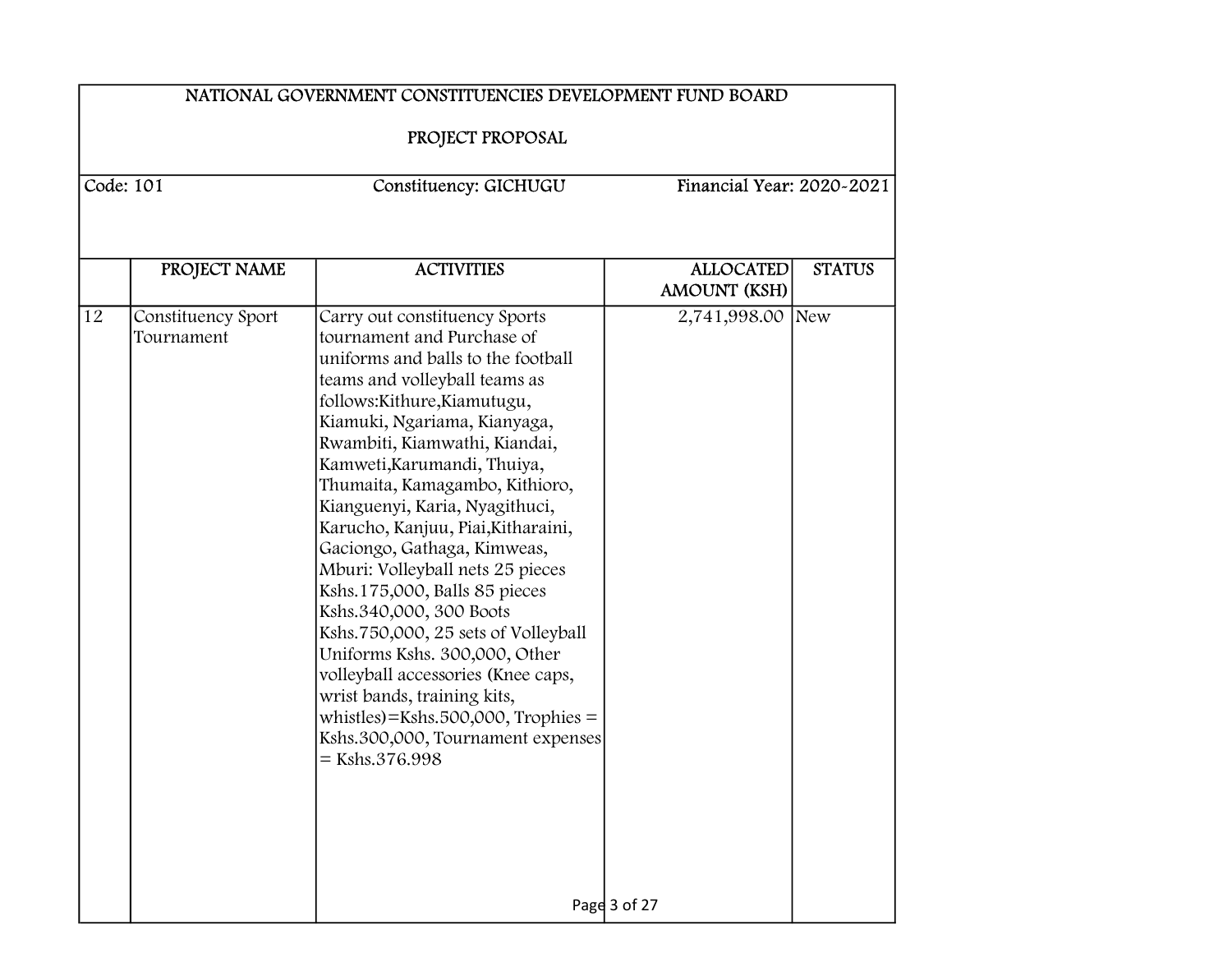|    | NATIONAL GOVERNMENT CONSTITUENCIES DEVELOPMENT FUND BOARD       |                                                                                                                                                                                                                                               |                                         |               |  |
|----|-----------------------------------------------------------------|-----------------------------------------------------------------------------------------------------------------------------------------------------------------------------------------------------------------------------------------------|-----------------------------------------|---------------|--|
|    | PROJECT PROPOSAL                                                |                                                                                                                                                                                                                                               |                                         |               |  |
|    | Code: 101<br>Financial Year: 2020~2021<br>Constituency: GICHUGU |                                                                                                                                                                                                                                               |                                         |               |  |
|    |                                                                 |                                                                                                                                                                                                                                               |                                         |               |  |
|    | PROJECT NAME                                                    | <b>ACTIVITIES</b>                                                                                                                                                                                                                             | <b>ALLOCATED</b><br><b>AMOUNT (KSH)</b> | <b>STATUS</b> |  |
| 13 | Thuiya Primary School                                           | Purchasing of one 10,000 litres<br>UPVC Water tank and Construction<br>of masonry tank base Kshs.150,000,<br>Plumbing works and Construction of<br>washing point with 8 taps to assist<br>the school fight Covid -19 pandemic<br>Kshs.100,000 | 250,000.00 New                          |               |  |
| 14 | Mucagara Secondary<br>School                                    | Purchasing of one 10,000 litres<br>UPVC Water tank and Construction<br>of masonry tank base Kshs.150,000,<br>Plumbing works and Construction of<br>washing point with 8 taps to assist<br>the school fight Covid -19 pandemic<br>Kshs.100,000 | 250,000.00                              | New           |  |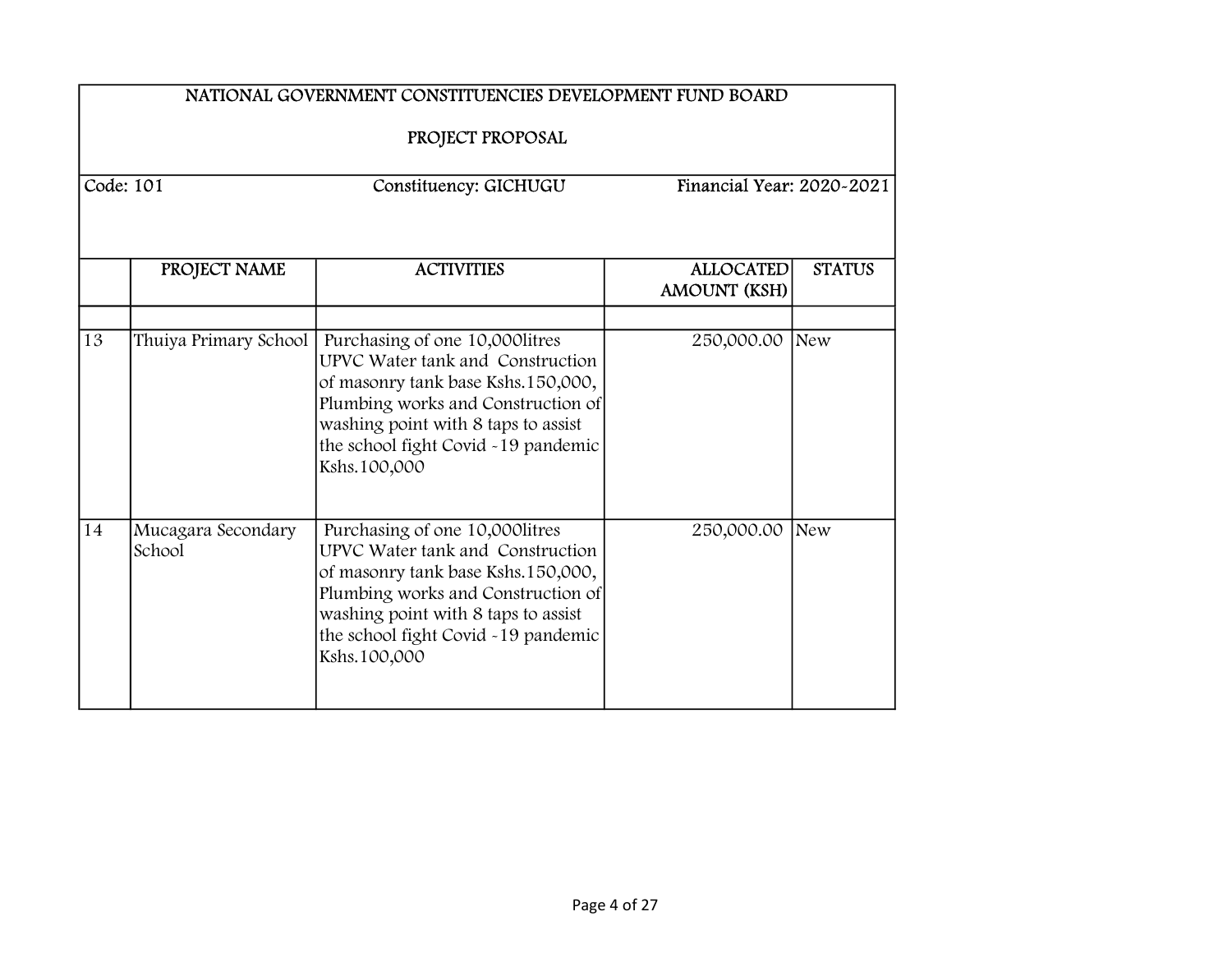|           | NATIONAL GOVERNMENT CONSTITUENCIES DEVELOPMENT FUND BOARD<br>PROJECT PROPOSAL |                                                                                                                                                                                                                                               |                                  |                           |  |  |
|-----------|-------------------------------------------------------------------------------|-----------------------------------------------------------------------------------------------------------------------------------------------------------------------------------------------------------------------------------------------|----------------------------------|---------------------------|--|--|
| Code: 101 |                                                                               | Constituency: GICHUGU                                                                                                                                                                                                                         |                                  | Financial Year: 2020~2021 |  |  |
|           | PROJECT NAME                                                                  | <b>ACTIVITIES</b>                                                                                                                                                                                                                             | <b>ALLOCATED</b><br>AMOUNT (KSH) | <b>STATUS</b>             |  |  |
| 15        | Kiamiciri Primary<br>School                                                   | Purchasing of one 10,000 litres<br>UPVC Water tank and Construction<br>of masonry tank base Kshs.150,000,<br>Plumbing works and Construction of<br>washing point with 8 taps to assist<br>the school fight Covid -19 pandemic<br>Kshs.100,000 | 250,000.00 New                   |                           |  |  |
| 16        | kabare boys primary<br>school                                                 | Purchasing of one 10,000litres<br>UPVC Water tank and Construction<br>of masonry tank base Kshs.150,000,<br>Plumbing works and Construction of<br>washing point with 8 taps to assist<br>the school fight Covid -19 pandemic<br>Kshs.100,000  | 250,000.00                       | New                       |  |  |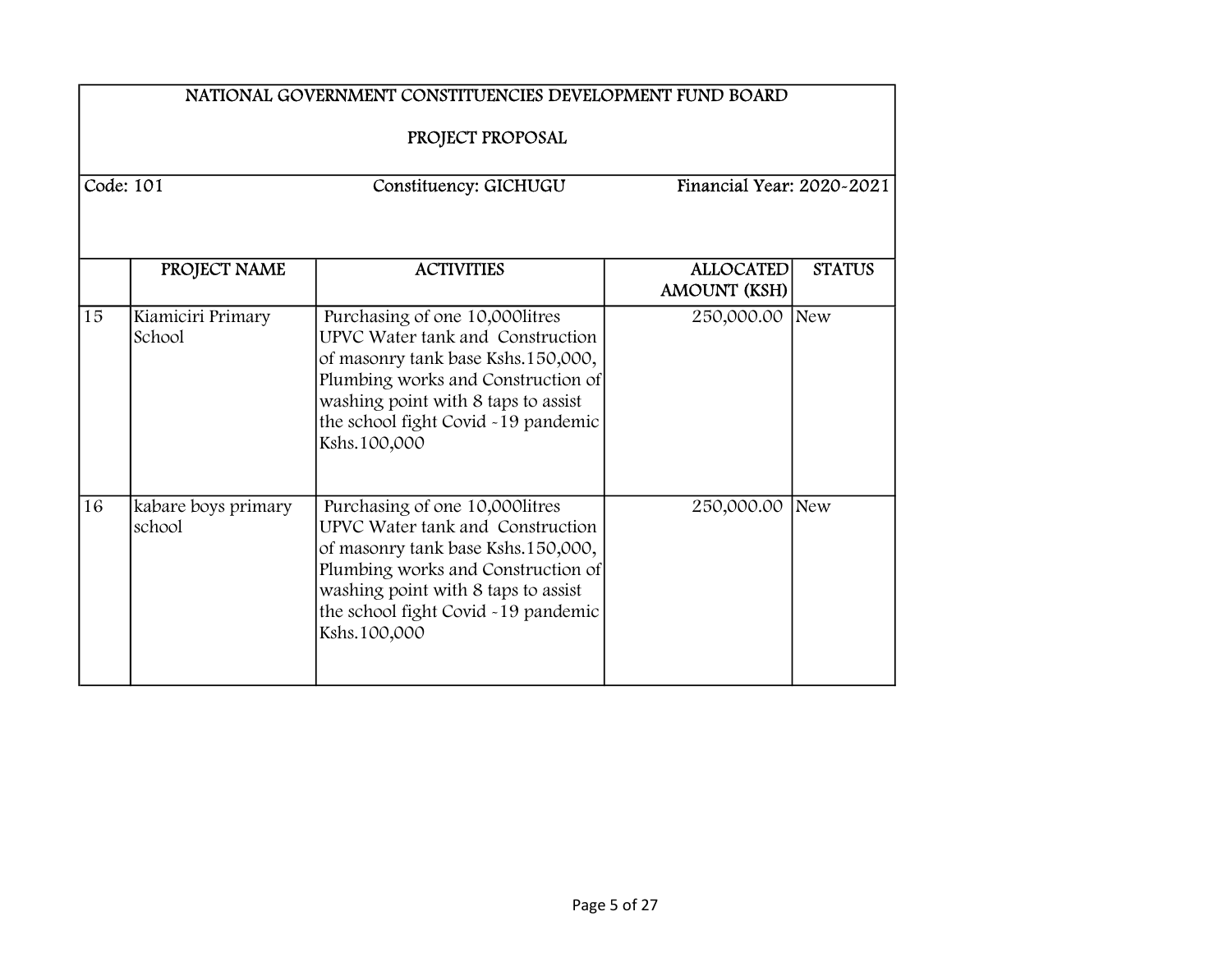|           | NATIONAL GOVERNMENT CONSTITUENCIES DEVELOPMENT FUND BOARD<br>PROJECT PROPOSAL |                                                                                                                                                                                                                                               |                                         |                           |  |
|-----------|-------------------------------------------------------------------------------|-----------------------------------------------------------------------------------------------------------------------------------------------------------------------------------------------------------------------------------------------|-----------------------------------------|---------------------------|--|
| Code: 101 |                                                                               | Constituency: GICHUGU                                                                                                                                                                                                                         |                                         | Financial Year: 2020~2021 |  |
|           | PROJECT NAME                                                                  | <b>ACTIVITIES</b>                                                                                                                                                                                                                             | <b>ALLOCATED</b><br><b>AMOUNT (KSH)</b> | <b>STATUS</b>             |  |
| 17        | Gituba primary School                                                         | Purchasing of one 10,000 litres<br>UPVC Water tank and Construction<br>of masonry tank base Kshs.150,000,<br>Plumbing works and Construction of<br>washing point with 8 taps to assist<br>the school fight Covid -19 pandemic<br>Kshs.100,000 | 250,000.00                              | New                       |  |
| 18        | Ngariama Primary<br>School                                                    | Purchasing of one 10,000litres<br>UPVC Water tank and Construction<br>of masonry tank base Kshs.150,000,<br>Plumbing works and Construction of<br>washing point with 8 taps to assist<br>the school fight Covid -19 pandemic<br>Kshs.100,000  | 250,000.00                              | New                       |  |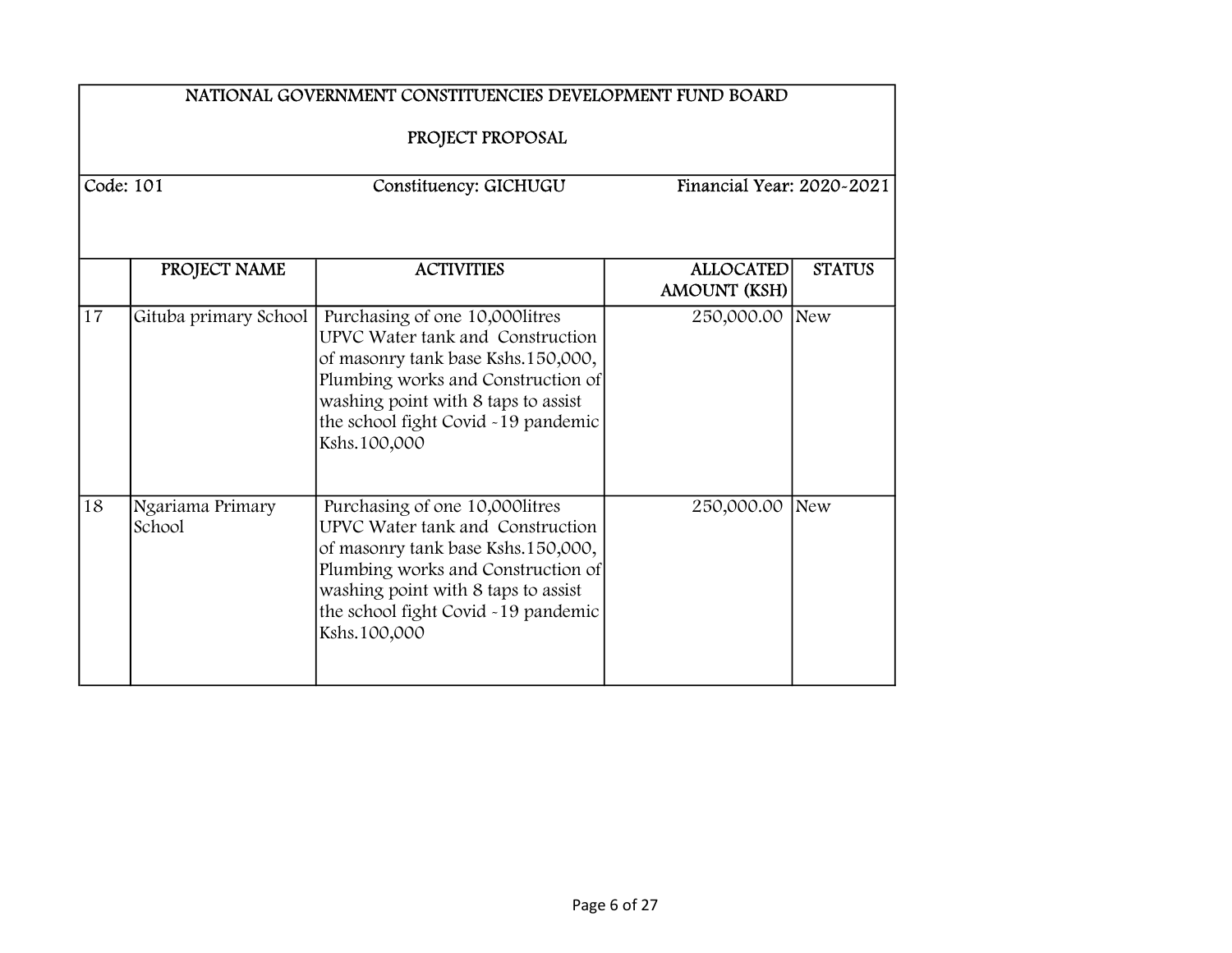|    | NATIONAL GOVERNMENT CONSTITUENCIES DEVELOPMENT FUND BOARD |                                                                                                                                                                                                                                               |                                         |               |  |
|----|-----------------------------------------------------------|-----------------------------------------------------------------------------------------------------------------------------------------------------------------------------------------------------------------------------------------------|-----------------------------------------|---------------|--|
|    | Code: 101                                                 | PROJECT PROPOSAL<br>Constituency: GICHUGU                                                                                                                                                                                                     | Financial Year: 2020~2021               |               |  |
|    | PROJECT NAME                                              | <b>ACTIVITIES</b>                                                                                                                                                                                                                             | <b>ALLOCATED</b><br><b>AMOUNT (KSH)</b> | <b>STATUS</b> |  |
| 19 | Kianjiru Primary<br>School                                | Purchasing of one 10,000 litres<br>UPVC Water tank and Construction<br>of masonry tank base Kshs.150,000,<br>Plumbing works and Construction of<br>washing point with 8 taps to assist<br>the school fight Covid -19 pandemic<br>Kshs.100,000 | 250,000.00                              | New           |  |
| 20 | Kiandai Primary<br>School                                 | Purchasing of one 10,000 litres<br>UPVC Water tank and Construction<br>of masonry tank base Kshs.150,000,<br>Plumbing works and Construction of<br>washing point with 8 taps to assist<br>the school fight Covid -19 pandemic<br>Kshs.100,000 | 250,000.00                              | New           |  |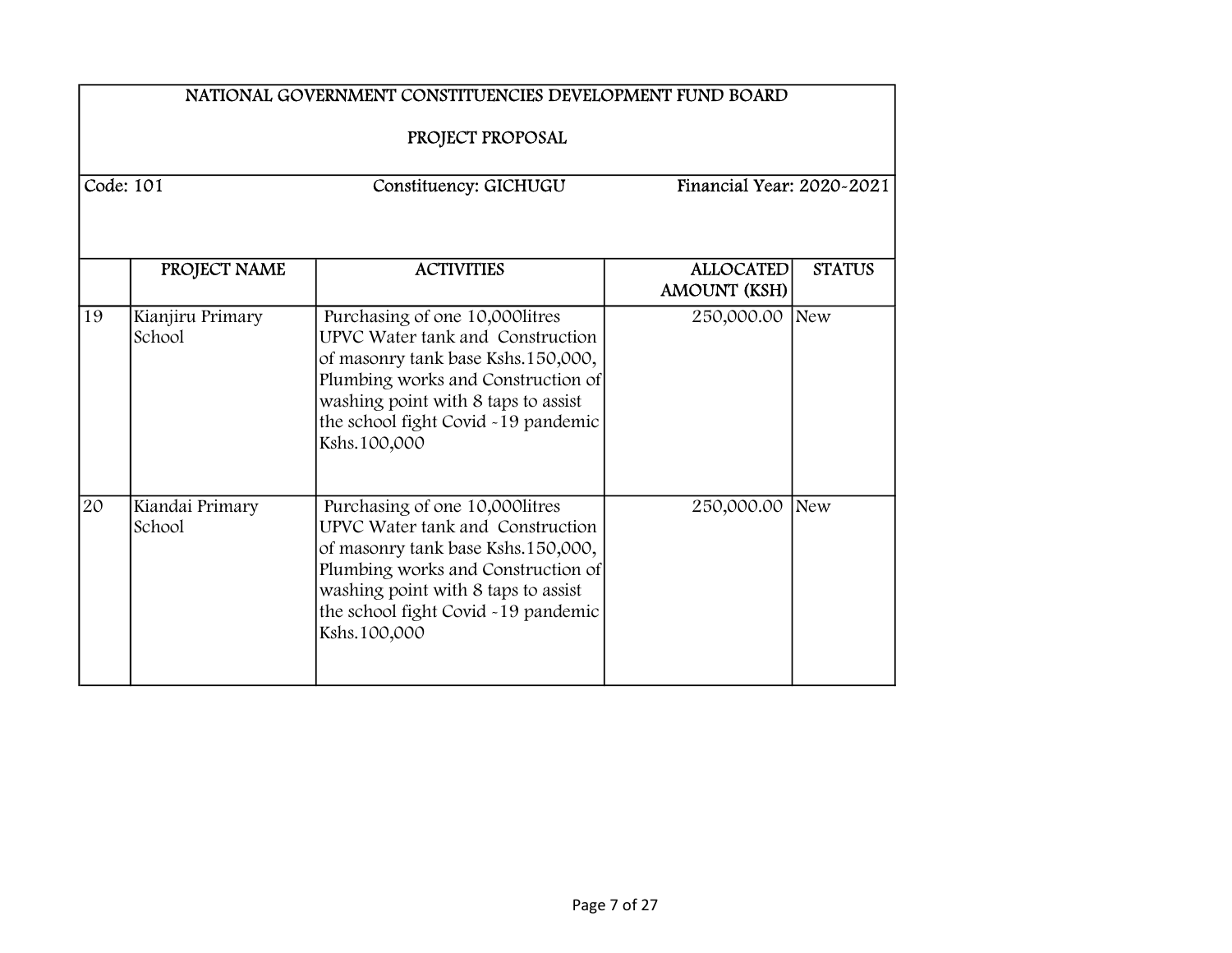|           | NATIONAL GOVERNMENT CONSTITUENCIES DEVELOPMENT FUND BOARD<br>PROJECT PROPOSAL |                                                                                                                                                                                                                                               |                                         |                           |  |
|-----------|-------------------------------------------------------------------------------|-----------------------------------------------------------------------------------------------------------------------------------------------------------------------------------------------------------------------------------------------|-----------------------------------------|---------------------------|--|
|           |                                                                               |                                                                                                                                                                                                                                               |                                         |                           |  |
| Code: 101 |                                                                               | Constituency: GICHUGU                                                                                                                                                                                                                         |                                         | Financial Year: 2020-2021 |  |
|           | PROJECT NAME                                                                  | <b>ACTIVITIES</b>                                                                                                                                                                                                                             | <b>ALLOCATED</b><br><b>AMOUNT (KSH)</b> | <b>STATUS</b>             |  |
| 21        | Mburi Primary School                                                          | Purchasing of one 10,000 litres<br>UPVC Water tank and Construction<br>of masonry tank base Kshs.150,000,<br>Plumbing works and Construction of<br>washing point with 8 taps to assist<br>the school fight Covid -19 pandemic<br>Kshs.100,000 | 250,000.00                              | New                       |  |
| 22        | Karucho Primary<br>School                                                     | Purchasing of one 10,000litres<br>UPVC Water tank and Construction<br>of masonry tank base Kshs.150,000,<br>Plumbing works and Construction of<br>washing point with 8 taps to assist<br>the school fight Covid -19 pandemic<br>Kshs.100,000  | 250,000.00                              | New                       |  |
|           |                                                                               |                                                                                                                                                                                                                                               |                                         |                           |  |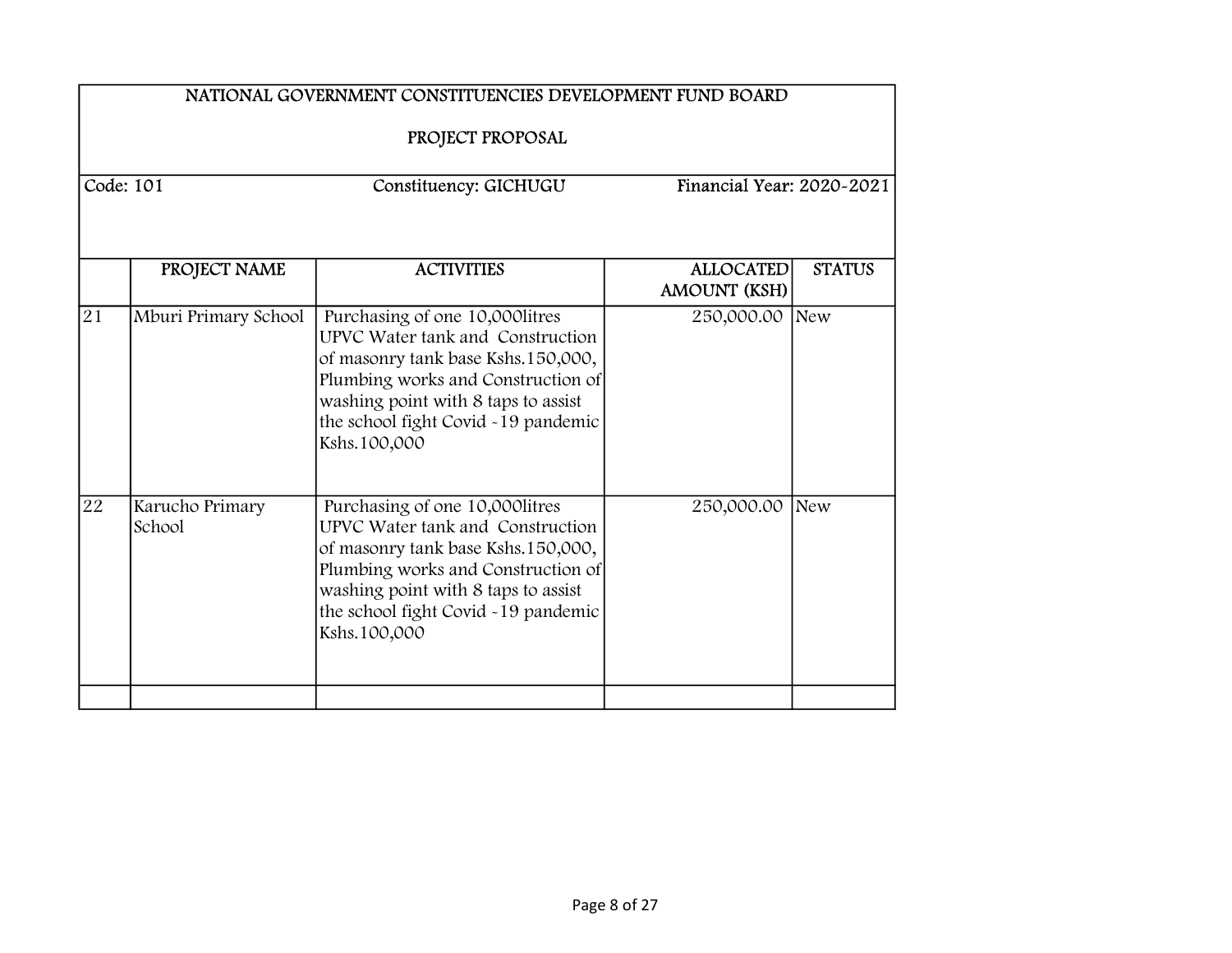|             | NATIONAL GOVERNMENT CONSTITUENCIES DEVELOPMENT FUND BOARD<br>PROJECT PROPOSAL |                                                                                                                                                                                                                                                                                                                                                                                                                                                                      |                                         |               |  |
|-------------|-------------------------------------------------------------------------------|----------------------------------------------------------------------------------------------------------------------------------------------------------------------------------------------------------------------------------------------------------------------------------------------------------------------------------------------------------------------------------------------------------------------------------------------------------------------|-----------------------------------------|---------------|--|
| Code: $101$ |                                                                               | Constituency: GICHUGU                                                                                                                                                                                                                                                                                                                                                                                                                                                | Financial Year: 2020~2021               |               |  |
|             | PROJECT NAME                                                                  | <b>ACTIVITIES</b>                                                                                                                                                                                                                                                                                                                                                                                                                                                    | <b>ALLOCATED</b><br><b>AMOUNT (KSH)</b> | <b>STATUS</b> |  |
| 23          |                                                                               | Nyanja Primary School Renovation of 8 classrooms;<br>flooring, plastering, painting,<br>external finishing, and roof<br>replacement with new iron sheets to<br>Completion Kshs.3,300,000 and<br>renovation of Administration block<br>consisting of staffroom,<br>Headteacher's office and deputy<br>head teacher's office; floor works,<br>painting, external finishing, ceiling<br>and roof replacement with new iron<br>sheets to completion<br>Kshs.1,500,000.00 | 4,800,000.00 New                        |               |  |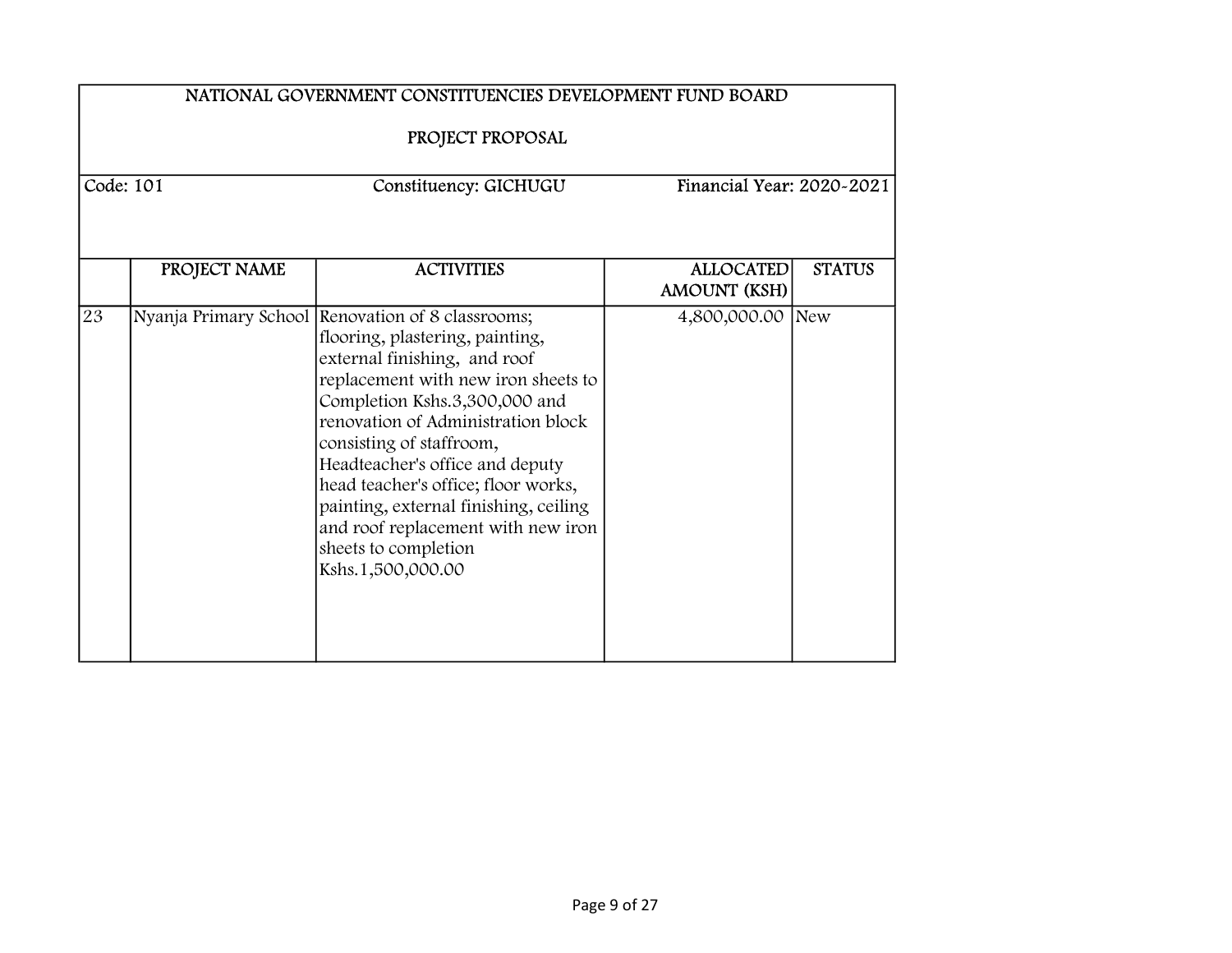|                                                                 | NATIONAL GOVERNMENT CONSTITUENCIES DEVELOPMENT FUND BOARD<br>PROJECT PROPOSAL |                                                                                                                                                                                                                                                                                                                                                                                                   |                                         |               |  |
|-----------------------------------------------------------------|-------------------------------------------------------------------------------|---------------------------------------------------------------------------------------------------------------------------------------------------------------------------------------------------------------------------------------------------------------------------------------------------------------------------------------------------------------------------------------------------|-----------------------------------------|---------------|--|
| Code: 101<br>Financial Year: 2020-2021<br>Constituency: GICHUGU |                                                                               |                                                                                                                                                                                                                                                                                                                                                                                                   |                                         |               |  |
|                                                                 | PROJECT NAME                                                                  | <b>ACTIVITIES</b>                                                                                                                                                                                                                                                                                                                                                                                 | <b>ALLOCATED</b><br><b>AMOUNT (KSH)</b> | <b>STATUS</b> |  |
| 24                                                              |                                                                               | Guama primary school Renovation of 8 Classrooms by<br>flooring painting, and roof<br>replacement with new iron sheets to<br>completion Kshs.2,300,000 and<br>renovation of Administration Block<br>consisting of staffroom and head<br>teacher office by floor works,<br>painting, external finishing, ceiling<br>and roof replacement with new iron<br>sheets to completion<br>Kshs.1,200,000.00 | 3,500,000.00 New                        |               |  |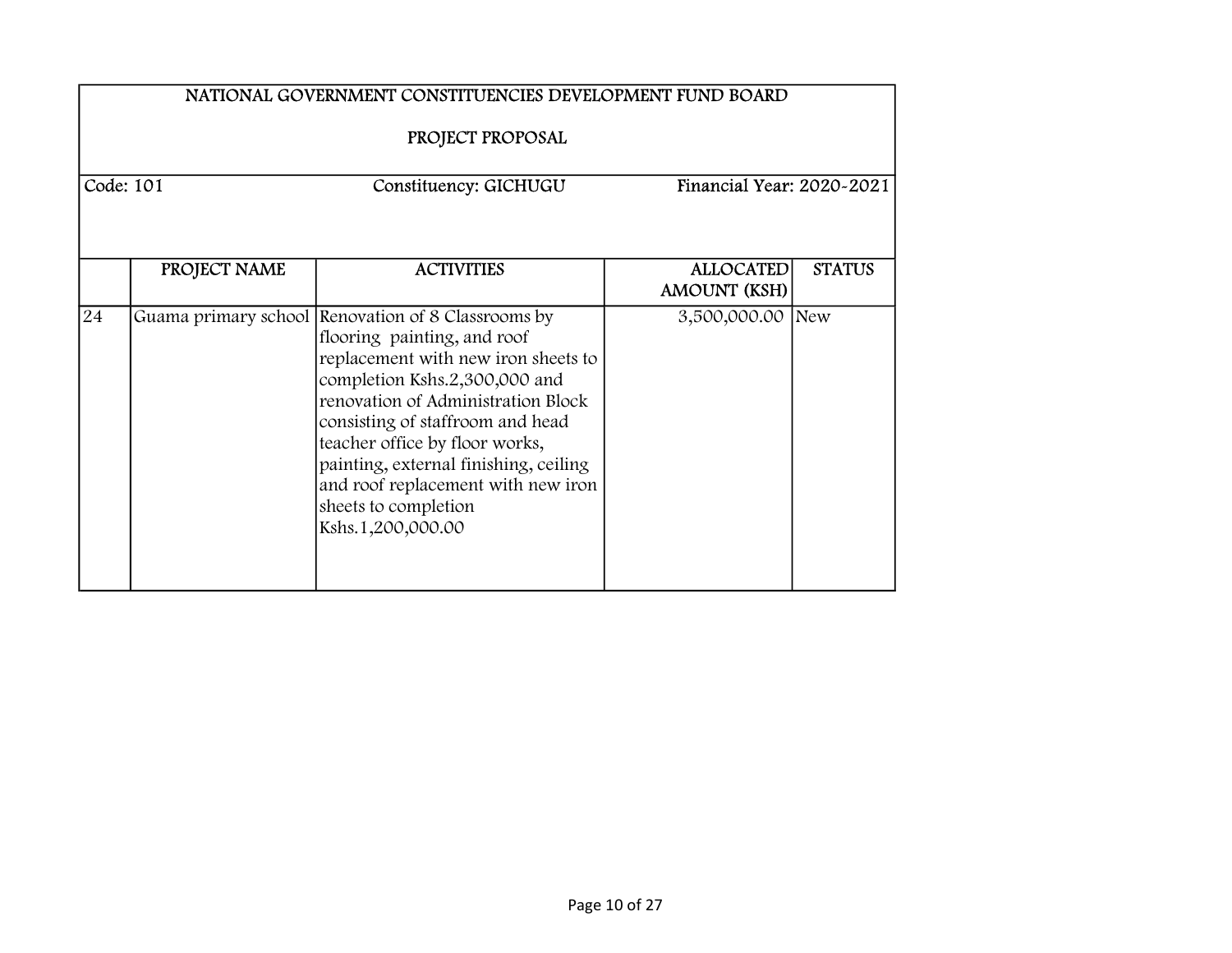|           | NATIONAL GOVERNMENT CONSTITUENCIES DEVELOPMENT FUND BOARD<br>PROJECT PROPOSAL |                                                                                                                                                                                                                                                                                                                                                                                                                                  |                                         |               |  |
|-----------|-------------------------------------------------------------------------------|----------------------------------------------------------------------------------------------------------------------------------------------------------------------------------------------------------------------------------------------------------------------------------------------------------------------------------------------------------------------------------------------------------------------------------|-----------------------------------------|---------------|--|
| Code: 101 |                                                                               | Constituency: GICHUGU                                                                                                                                                                                                                                                                                                                                                                                                            | Financial Year: 2020-2021               |               |  |
|           | PROJECT NAME                                                                  | <b>ACTIVITIES</b>                                                                                                                                                                                                                                                                                                                                                                                                                | <b>ALLOCATED</b><br><b>AMOUNT (KSH)</b> | <b>STATUS</b> |  |
| 25        |                                                                               | Kavote Primary Pchool Renovation of 16 Classrooms by<br>flooring, plastering, painting,<br>external finishing, and roof<br>replacement with new iron sheets to<br>completion Kshs.4,800,000 and<br>renovation of Administration Block<br>Consisting of staffroom and<br>Headteacher office by floor works,<br>painting, external finishing, ceiling<br>and roof replacement with new iron<br>sheets to completion Kshs.1,200,000 | 6,000,000.00                            | New           |  |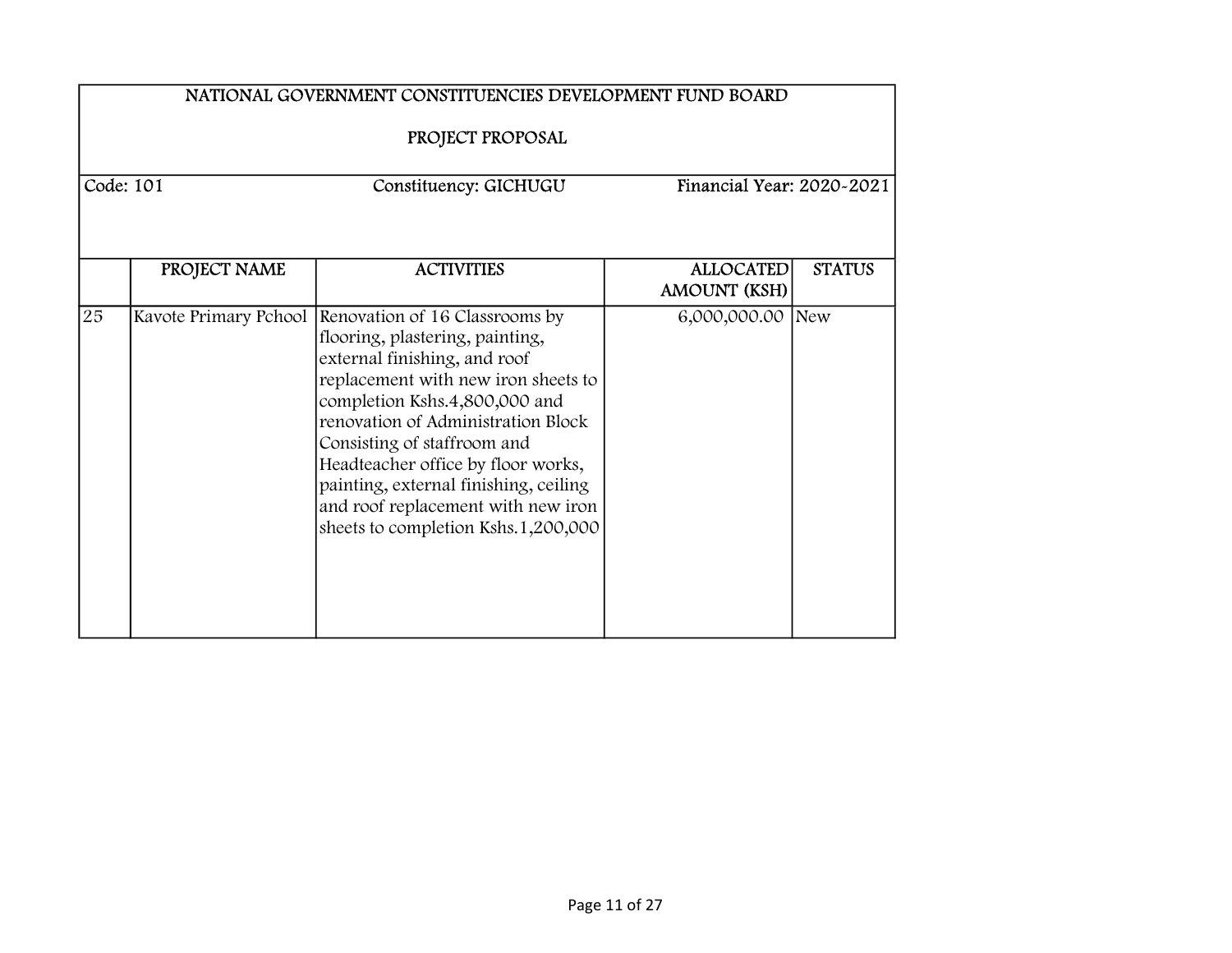|           | NATIONAL GOVERNMENT CONSTITUENCIES DEVELOPMENT FUND BOARD<br>PROJECT PROPOSAL |                                                                                                                                                                                                                                                                                                                                                                                                 |                                  |               |  |
|-----------|-------------------------------------------------------------------------------|-------------------------------------------------------------------------------------------------------------------------------------------------------------------------------------------------------------------------------------------------------------------------------------------------------------------------------------------------------------------------------------------------|----------------------------------|---------------|--|
| Code: 101 |                                                                               | Constituency: GICHUGU                                                                                                                                                                                                                                                                                                                                                                           | Financial Year: 2020~2021        |               |  |
|           | PROJECT NAME                                                                  | <b>ACTIVITIES</b>                                                                                                                                                                                                                                                                                                                                                                               | <b>ALLOCATED</b><br>AMOUNT (KSH) | <b>STATUS</b> |  |
| 26        | Gaciongo Primary<br>School                                                    | Renovation of 9 classrooms by<br>flooring, plastering, painting,<br>external finishing, and roof<br>replacement with new iron sheets to<br>completion Kshs.4,300,000 and<br>renovation of Administration Block<br>staffroom and head teacher office by<br>floor works, painting, external<br>finishing, ceiling and roof<br>replacement with new iron sheets to<br>completion Kshs.1,100,000.00 | 5,400,000.00 New                 |               |  |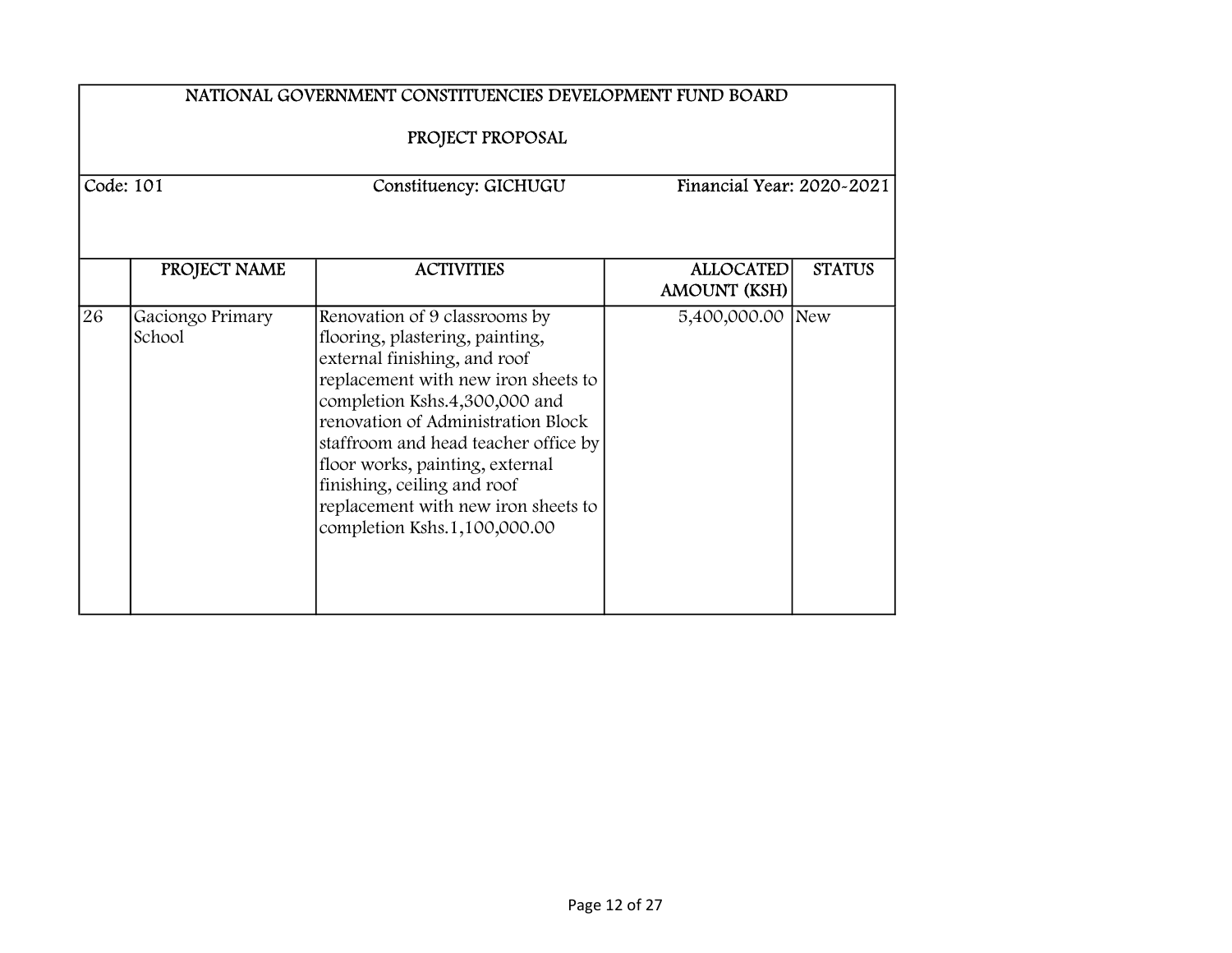|             | NATIONAL GOVERNMENT CONSTITUENCIES DEVELOPMENT FUND BOARD |                                                                                                                                                                                                                                                                                                                                             |                                         |               |  |
|-------------|-----------------------------------------------------------|---------------------------------------------------------------------------------------------------------------------------------------------------------------------------------------------------------------------------------------------------------------------------------------------------------------------------------------------|-----------------------------------------|---------------|--|
|             | PROJECT PROPOSAL                                          |                                                                                                                                                                                                                                                                                                                                             |                                         |               |  |
| Code: $101$ |                                                           | Constituency: GICHUGU                                                                                                                                                                                                                                                                                                                       | Financial Year: 2020-2021               |               |  |
|             | PROJECT NAME                                              | <b>ACTIVITIES</b>                                                                                                                                                                                                                                                                                                                           | <b>ALLOCATED</b><br><b>AMOUNT (KSH)</b> | <b>STATUS</b> |  |
| 27          | Githure primary<br>school                                 | Renovation of 11 classrooms by<br>flooring, plastering, painting,<br>external finishing, and roof<br>replacement with new iron sheets<br>Kshs.4,300,000 and renovation of<br>staffroom and head teacher's office<br>by floor works, painting, external<br>finishing, ceiling and roof<br>replacement with new iron sheets<br>Kshs.1,200,000 | 5,500,000.00 New                        |               |  |
| 28          | Kiaumbui primary<br>school                                | Renovation of staffroom and head<br>teacher office to completion by floor<br>works, painting, external finishing,<br>ceiling and roof replacement with<br>new iron sheets Kshs.1,200,000 and<br>construction 2 Door staff pit latrine<br>with a urinal Kshs.270,000                                                                         | 1,470,000.00 New                        |               |  |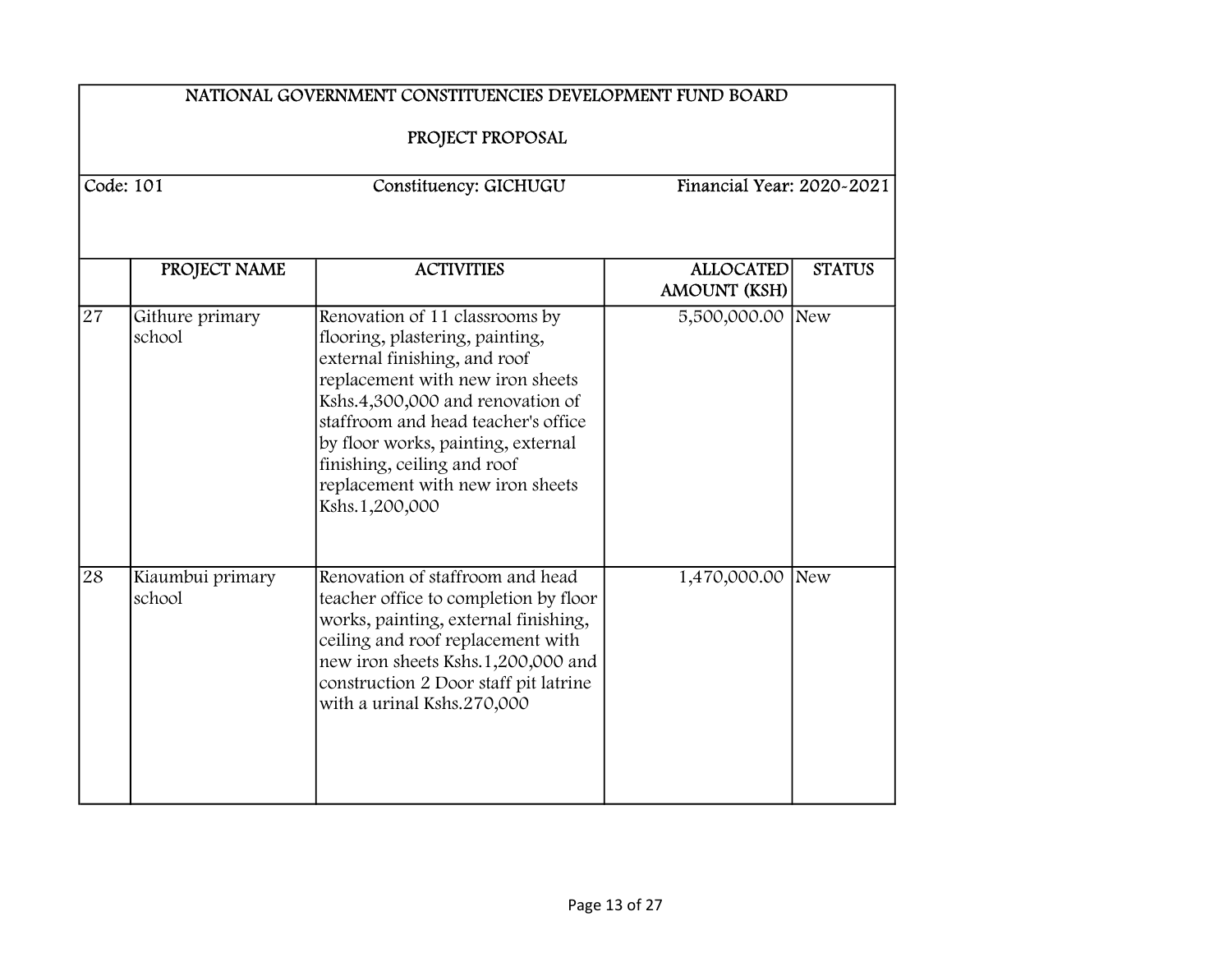|           | NATIONAL GOVERNMENT CONSTITUENCIES DEVELOPMENT FUND BOARD<br>PROJECT PROPOSAL |                                                                                                                                                                                                                 |                                         |               |  |
|-----------|-------------------------------------------------------------------------------|-----------------------------------------------------------------------------------------------------------------------------------------------------------------------------------------------------------------|-----------------------------------------|---------------|--|
| Code: 101 |                                                                               | Constituency: GICHUGU                                                                                                                                                                                           | Financial Year: 2020~2021               |               |  |
|           | PROJECT NAME                                                                  | <b>ACTIVITIES</b>                                                                                                                                                                                               | <b>ALLOCATED</b><br><b>AMOUNT (KSH)</b> | <b>STATUS</b> |  |
| 29        | Thumaita East Primary<br>School.                                              | Renovation of Administration Block<br>consisting of staffroom and<br>Headteacher office by floor works,<br>painting, external finishing, ceiling<br>and roof replacement with new iron<br>sheets to completion. | 1,200,000.00 New                        |               |  |
| 30        | Kiamugumo primary<br>school                                                   | Construction of 2 NO. doors staff pit<br>latrine with a urinal to completion                                                                                                                                    | 270,000.00                              | New           |  |
| 31        | Raimu Primary School.                                                         | Completion of 50 pupils capacity<br>special need dormitory phase 1 by<br>plastering, painting and drainage<br>and civil works.                                                                                  | 500,000.00                              | Ongoing       |  |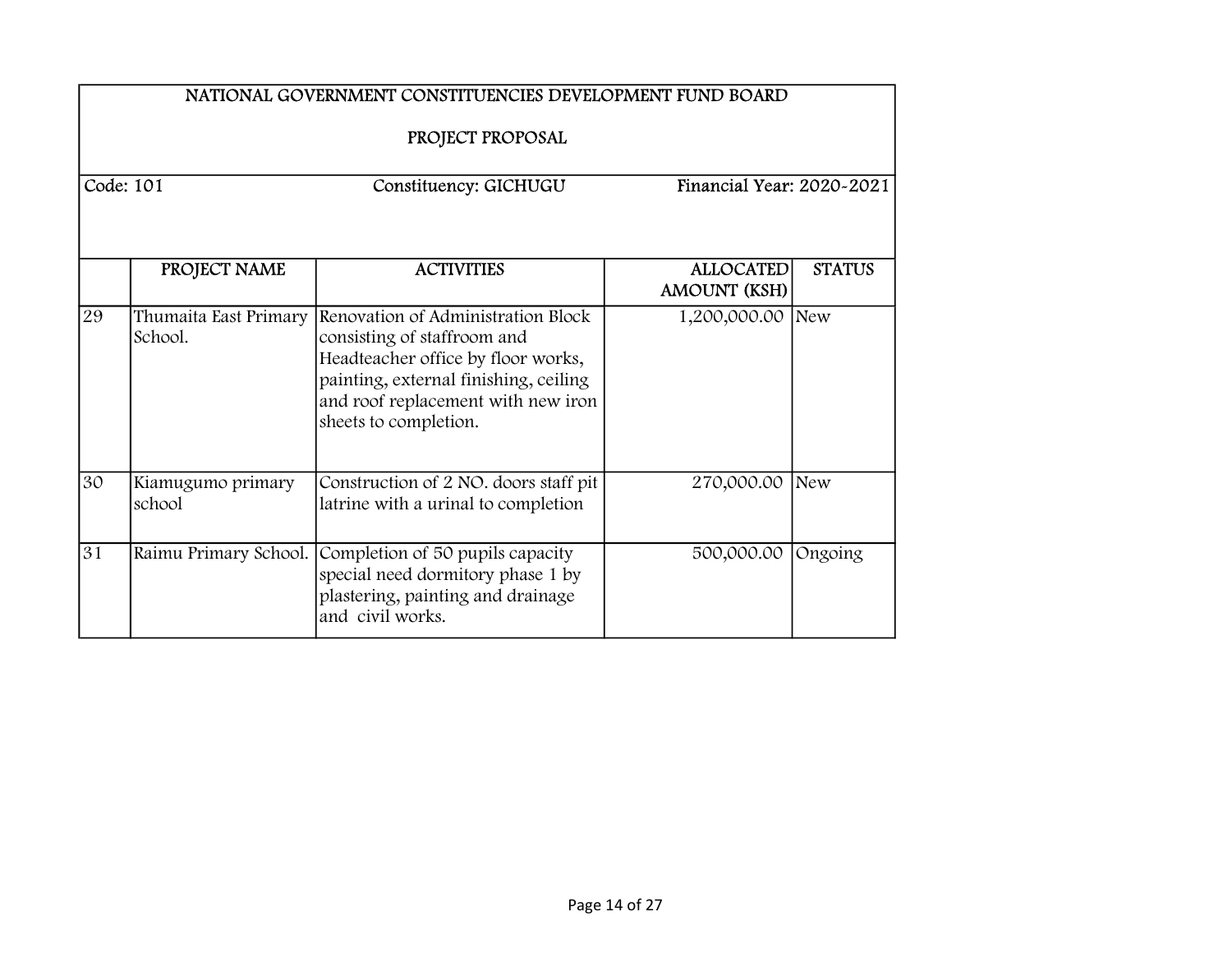|           | NATIONAL GOVERNMENT CONSTITUENCIES DEVELOPMENT FUND BOARD<br>PROJECT PROPOSAL |                                                                                                                                                                                                                                                                                                                                                                                                   |                                         |               |  |
|-----------|-------------------------------------------------------------------------------|---------------------------------------------------------------------------------------------------------------------------------------------------------------------------------------------------------------------------------------------------------------------------------------------------------------------------------------------------------------------------------------------------|-----------------------------------------|---------------|--|
| Code: 101 |                                                                               | Constituency: GICHUGU                                                                                                                                                                                                                                                                                                                                                                             | Financial Year: 2020-2021               |               |  |
|           | PROJECT NAME                                                                  | <b>ACTIVITIES</b>                                                                                                                                                                                                                                                                                                                                                                                 | <b>ALLOCATED</b><br><b>AMOUNT (KSH)</b> | <b>STATUS</b> |  |
| 32        | Mugumo Primary<br>School.                                                     | Renovation of 14 classrooms by<br>flooring, plastering, painting,<br>external finishing, and roof<br>replacement with new iron sheets to<br>completion Kshs.5,450,000 and<br>renovation of Administration Block<br>Consisting of staffrooms and head<br>teacher office by floor works,<br>painting, external finishing, ceiling<br>and roof replacement with new iron<br>sheets Kshs.1,250,000.00 | 6,700,000.00 New                        |               |  |
| 33        | Kianjiru Primary<br>School                                                    | Connecting the school to kianjiru<br>water project using 1/2 inch plastic<br>pipes a distance of 2.0 KM at a cost<br>of Kshs.50,000 and installing 2<br>10,000 litres plastic water tanks<br>Kshs.150,000 and constructing two<br>tank concrete bases Kshs.100,000                                                                                                                                | 400,000.00                              | New           |  |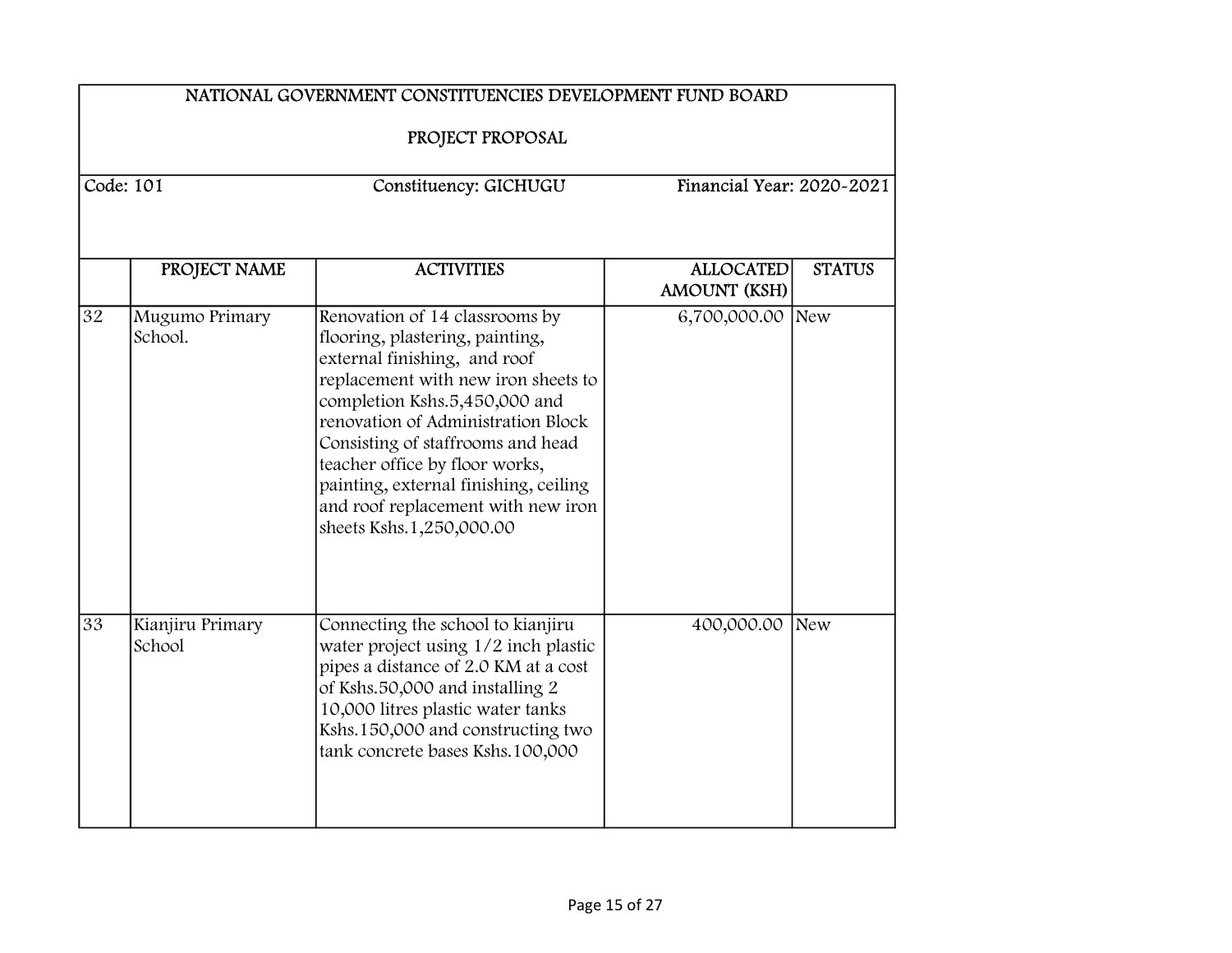|    | NATIONAL GOVERNMENT CONSTITUENCIES DEVELOPMENT FUND BOARD |                                                                                                                                                                                                                                                                                                  |                                         |               |  |
|----|-----------------------------------------------------------|--------------------------------------------------------------------------------------------------------------------------------------------------------------------------------------------------------------------------------------------------------------------------------------------------|-----------------------------------------|---------------|--|
|    | PROJECT PROPOSAL                                          |                                                                                                                                                                                                                                                                                                  |                                         |               |  |
|    | Code: 101                                                 | Constituency: GICHUGU                                                                                                                                                                                                                                                                            | Financial Year: 2020~2021               |               |  |
|    | PROJECT NAME                                              | <b>ACTIVITIES</b>                                                                                                                                                                                                                                                                                | <b>ALLOCATED</b><br><b>AMOUNT (KSH)</b> | <b>STATUS</b> |  |
| 34 | Kimunye Primary<br>School                                 | Construction of 8 Door Exhaustible<br>pit toilet with urinal to completion.                                                                                                                                                                                                                      | 1,300,000.00 New                        |               |  |
| 35 | Mucagara Primary<br>School                                | Renovation of Administration block<br>consisting of staffroom and head<br>teacher office by floor works,<br>painting, external finishing, ceiling<br>and roof replacement with new iron<br>sheets to completion                                                                                  | 1,500,000.00 New                        |               |  |
| 36 | Kiaumbui Secondary<br>School                              | Drilling of 200m borehole<br>Kshs.1,800,000, Installing of solar<br>powered submersible pump<br>(Pedrollo 2.2 kw) Kshs.1,400,000<br>and erection of 9m steel tank tower<br>to carry 24,000 litres steel storage<br>tank Kshs.950,000 and Purchase of<br>24,000 litres water tank<br>Kshs.850,000 | 5,000,000.00 New                        |               |  |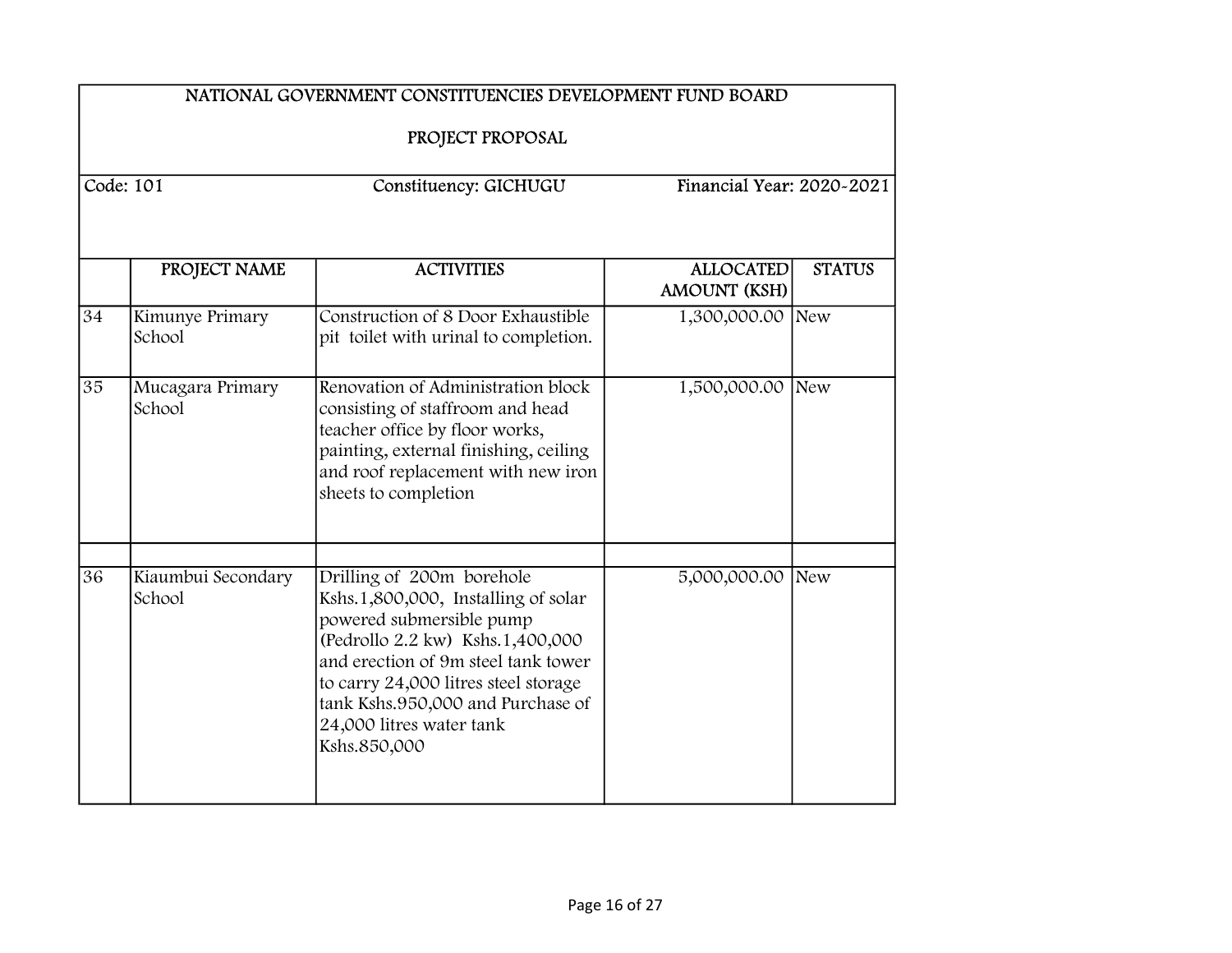|                 | NATIONAL GOVERNMENT CONSTITUENCIES DEVELOPMENT FUND BOARD<br>PROJECT PROPOSAL |                                                                                       |                                         |               |
|-----------------|-------------------------------------------------------------------------------|---------------------------------------------------------------------------------------|-----------------------------------------|---------------|
| Code: $101$     |                                                                               | Constituency: GICHUGU                                                                 | Financial Year: 2020-2021               |               |
|                 | PROJECT NAME                                                                  | <b>ACTIVITIES</b>                                                                     | <b>ALLOCATED</b><br><b>AMOUNT (KSH)</b> | <b>STATUS</b> |
| 37              | Kianguenyi Secondary<br>school                                                | Construction of a 250 students<br>capacity Dining hall to completion                  | 3,500,000.00 New                        |               |
| 38              | Kianyambo Secondary<br>school                                                 | Construction of a 250 students<br>capacity Dining hall to completion                  | 3,500,000.00 New                        |               |
| $\overline{39}$ | Kavote Secondary                                                              | Construction of 1 Classroom<br>complete with tiles and box profile<br>roofing sheets. | 1,300,000.00 New                        |               |
| 40              | Kiandai Secondary<br>School                                                   | Construction of 1 Classroom<br>complete with tiles and box profile<br>roofing sheets. | 1,300,000.00                            | New           |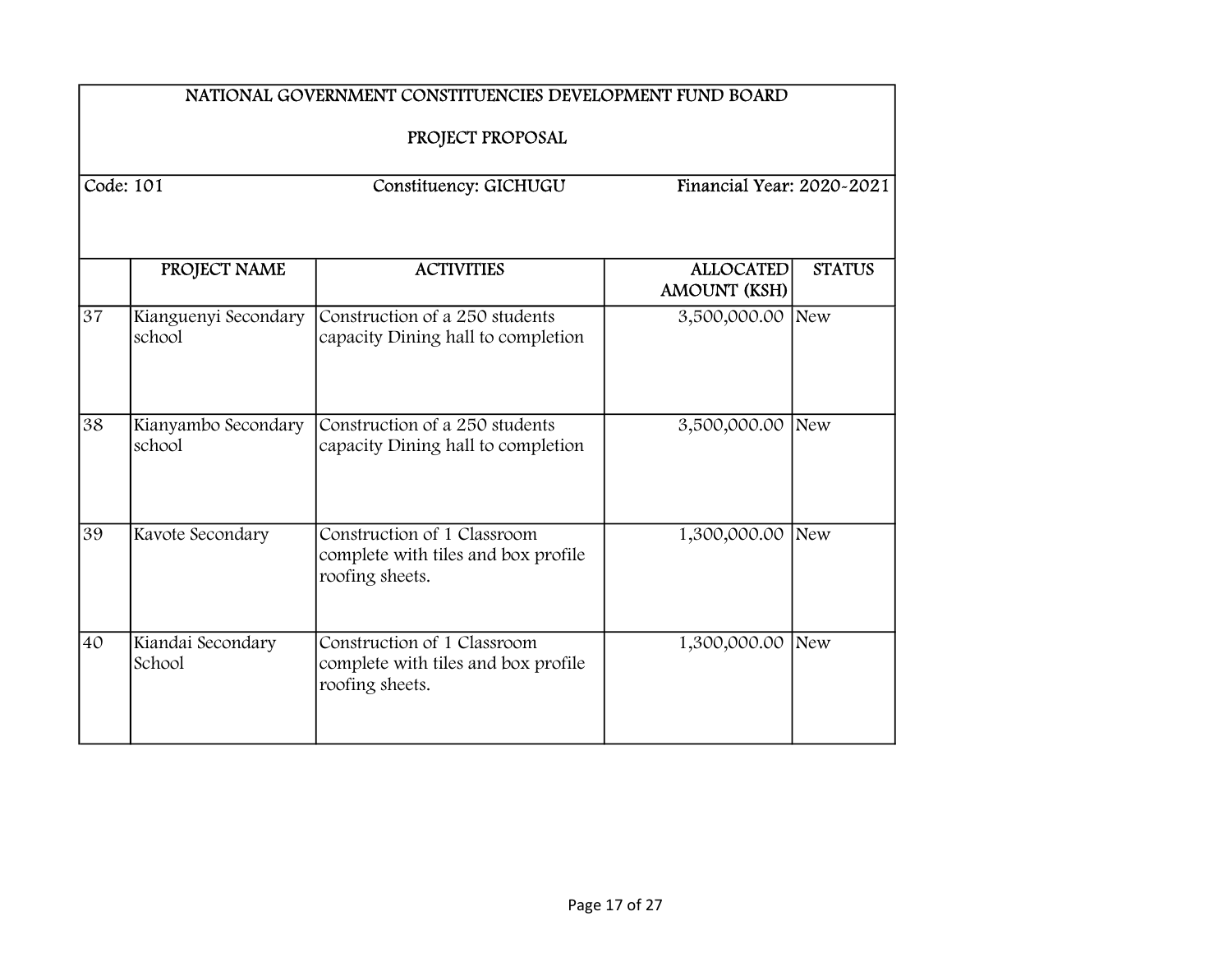|                                                                                     | NATIONAL GOVERNMENT CONSTITUENCIES DEVELOPMENT FUND BOARD |                                                                                                                                                                                                                 |                                  |               |  |
|-------------------------------------------------------------------------------------|-----------------------------------------------------------|-----------------------------------------------------------------------------------------------------------------------------------------------------------------------------------------------------------------|----------------------------------|---------------|--|
| PROJECT PROPOSAL<br>Code: 101<br>Financial Year: 2020~2021<br>Constituency: GICHUGU |                                                           |                                                                                                                                                                                                                 |                                  |               |  |
|                                                                                     | PROJECT NAME                                              | <b>ACTIVITIES</b>                                                                                                                                                                                               | <b>ALLOCATED</b><br>AMOUNT (KSH) | <b>STATUS</b> |  |
| 41                                                                                  | Rukenya secondary<br>school                               | Completion of existing 300 students<br>capacity Multipurpose dining hall<br>by flooring, plastering, painting,<br>windows, doors, electrical, drainage<br>and civil works                                       | 3,700,000.00                     | ongoing       |  |
| 42                                                                                  | Gaciongo Secondary<br>School                              | Construction of an 8 No. door<br>Exhaustible pit Toilet with urinal to<br>completion @Ksh 1,300,000 and<br>Purchases of pupils' furniture: 100<br>chairs @ kshs 150,000.00 and 100<br>lockers @ Kshs 250,000.00 | 1,700,000.00                     | <b>New</b>    |  |
|                                                                                     |                                                           |                                                                                                                                                                                                                 |                                  |               |  |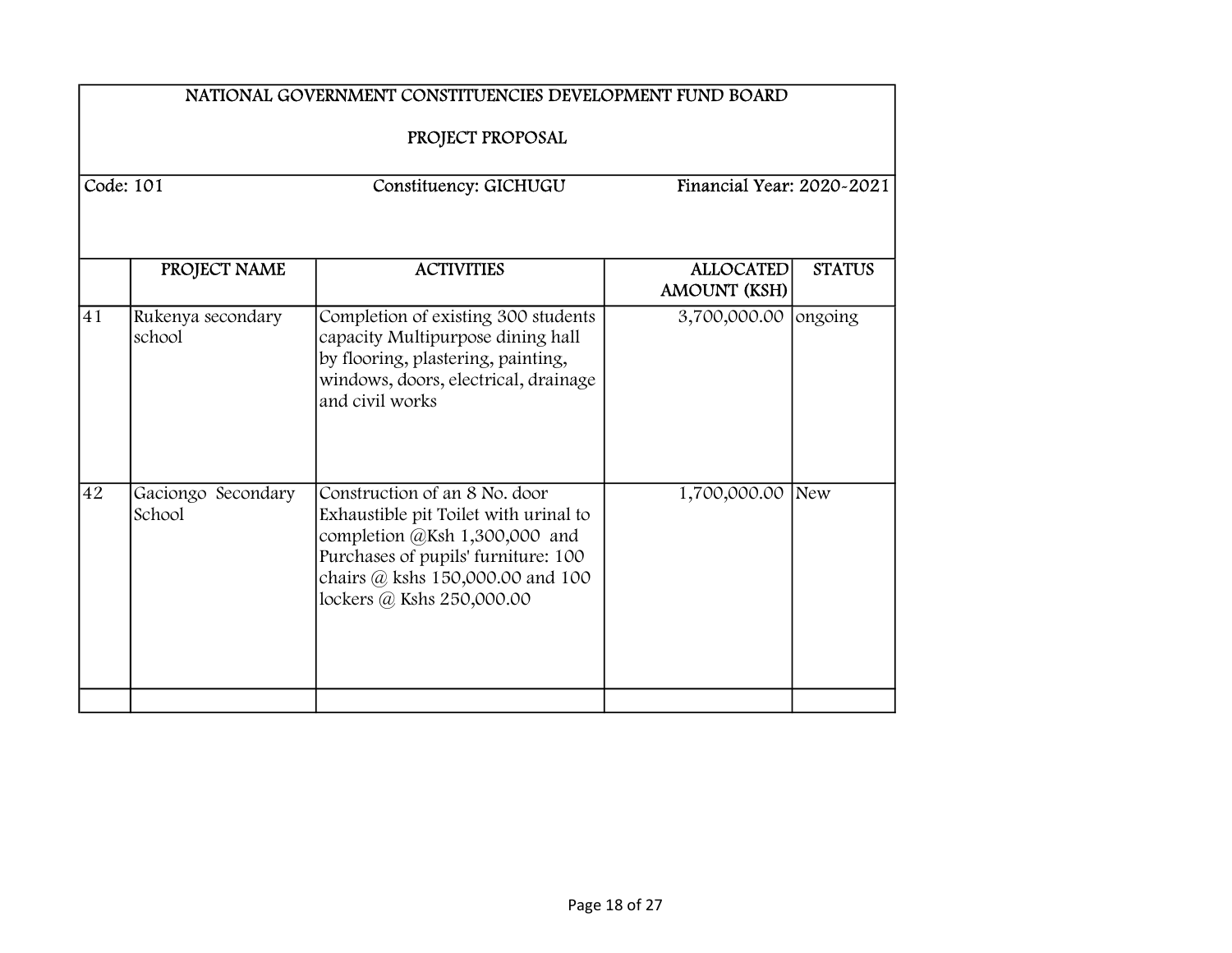|           | NATIONAL GOVERNMENT CONSTITUENCIES DEVELOPMENT FUND BOARD<br>PROJECT PROPOSAL |                                                                                                                                                                                                                                                                                                                                                                      |                                         |               |
|-----------|-------------------------------------------------------------------------------|----------------------------------------------------------------------------------------------------------------------------------------------------------------------------------------------------------------------------------------------------------------------------------------------------------------------------------------------------------------------|-----------------------------------------|---------------|
| Code: 101 |                                                                               | Constituency: GICHUGU                                                                                                                                                                                                                                                                                                                                                | Financial Year: 2020~2021               |               |
|           | PROJECT NAME                                                                  | <b>ACTIVITIES</b>                                                                                                                                                                                                                                                                                                                                                    | <b>ALLOCATED</b><br><b>AMOUNT (KSH)</b> | <b>STATUS</b> |
| 43        | Office                                                                        | Ngerwe Assistant Chief Construction of an office consisting<br>of 2 Rooms with Reception area<br>Kshs.1,100,000 with furniture<br>consisting of 2 executive chairs<br>Kshs.30,000, 2 office cabinets<br>Kshs.44,000, 2 executive tables<br>Kshs.10,000 and 4 ordinary chairs<br>Kshs.16,000 and construction of 2<br>doors pit latrine with a urinal<br>Kshs.250,000 | 1,450,000.00                            | New           |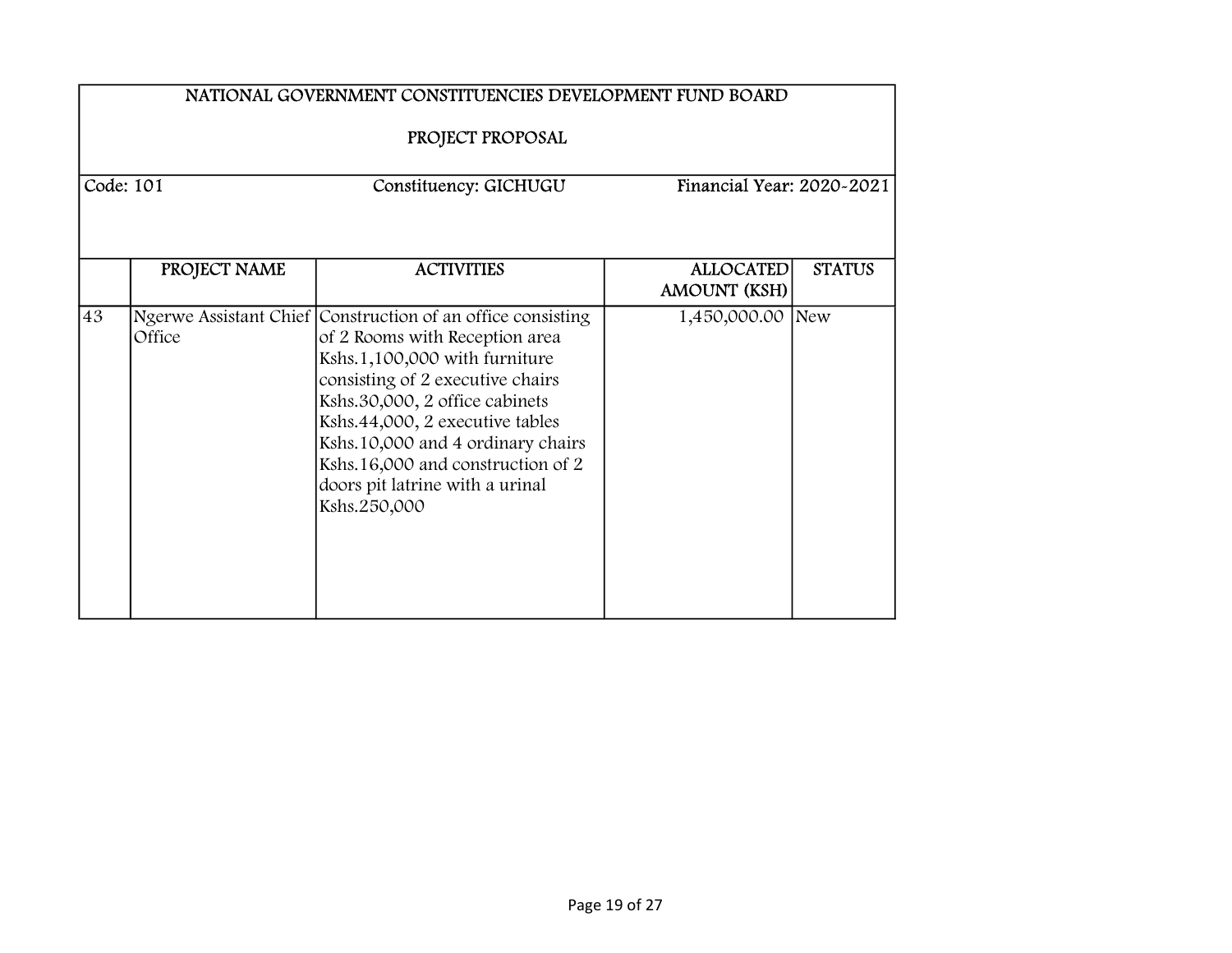|                                                                                     | NATIONAL GOVERNMENT CONSTITUENCIES DEVELOPMENT FUND BOARD |                                                                                                                                                                                                                                                                                                                                                                      |                                                          |  |
|-------------------------------------------------------------------------------------|-----------------------------------------------------------|----------------------------------------------------------------------------------------------------------------------------------------------------------------------------------------------------------------------------------------------------------------------------------------------------------------------------------------------------------------------|----------------------------------------------------------|--|
| PROJECT PROPOSAL<br>Code: 101<br>Constituency: GICHUGU<br>Financial Year: 2020-2021 |                                                           |                                                                                                                                                                                                                                                                                                                                                                      |                                                          |  |
|                                                                                     | PROJECT NAME                                              | <b>ACTIVITIES</b>                                                                                                                                                                                                                                                                                                                                                    | <b>ALLOCATED</b><br><b>STATUS</b><br><b>AMOUNT (KSH)</b> |  |
| 44                                                                                  |                                                           | Kanjuu Assistant Chief Construction of an office consisting<br>of 2 Rooms with Reception area<br>Kshs.1,100,000 with furniture<br>consisting of 2 executive chairs<br>Kshs.30,000, 2 office cabinets<br>Kshs.44,000, 2 executive tables<br>Kshs.10,000 and 4 ordinary chairs<br>Kshs.16,000 and construction of 2<br>doors pit latrine with a urinal<br>Kshs.250,000 | 1,450,000.00 New                                         |  |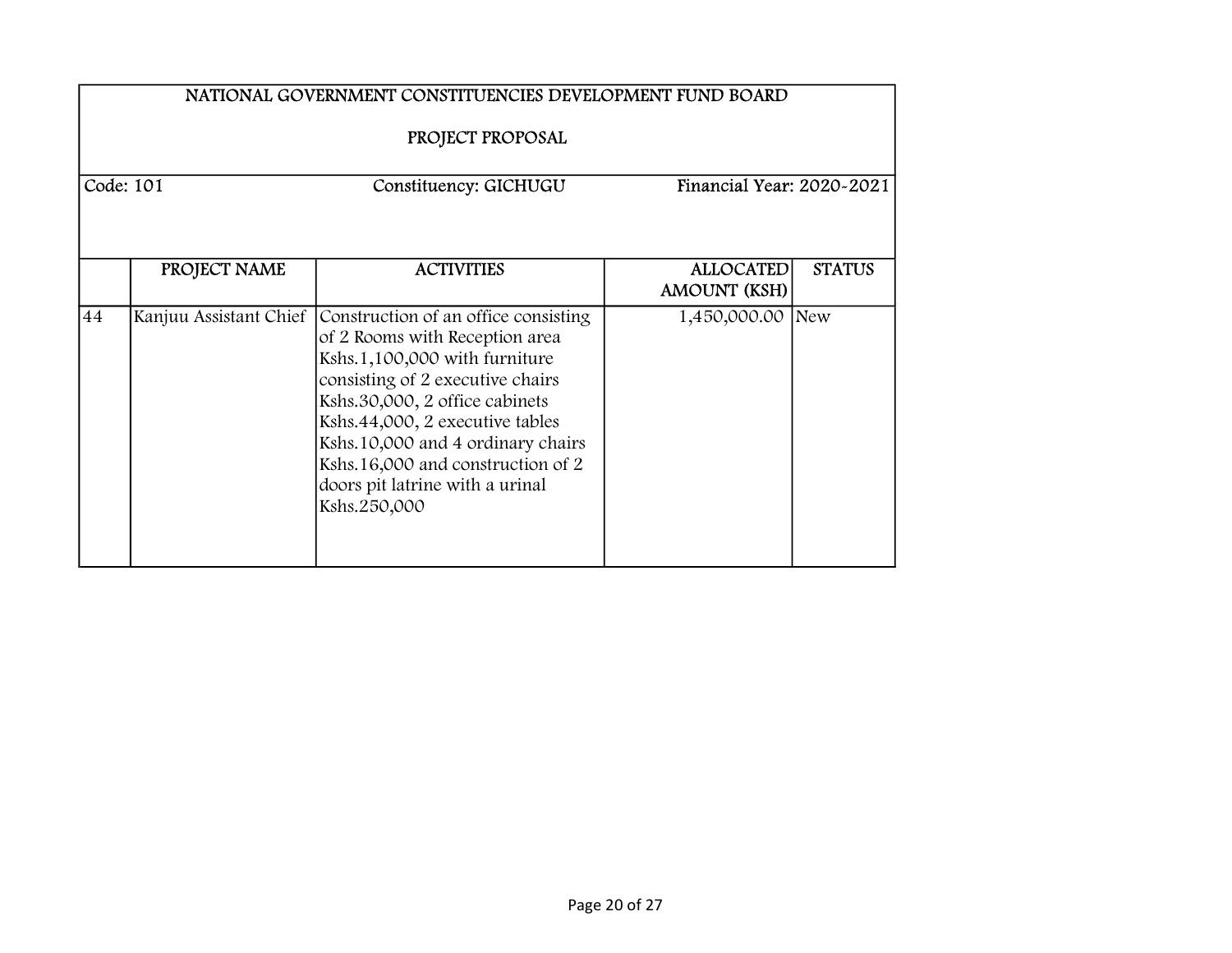|             | NATIONAL GOVERNMENT CONSTITUENCIES DEVELOPMENT FUND BOARD |                                                                                                                                                                                                                                                                                                                                                                             |                                         |               |  |
|-------------|-----------------------------------------------------------|-----------------------------------------------------------------------------------------------------------------------------------------------------------------------------------------------------------------------------------------------------------------------------------------------------------------------------------------------------------------------------|-----------------------------------------|---------------|--|
|             | PROJECT PROPOSAL                                          |                                                                                                                                                                                                                                                                                                                                                                             |                                         |               |  |
| Code: $101$ |                                                           | Constituency: GICHUGU                                                                                                                                                                                                                                                                                                                                                       | Financial Year: 2020~2021               |               |  |
|             | PROJECT NAME                                              | <b>ACTIVITIES</b>                                                                                                                                                                                                                                                                                                                                                           | <b>ALLOCATED</b>                        | <b>STATUS</b> |  |
| 45          | Office                                                    | Mirichi Assistant Chief Construction of an office consisting<br>of 2 Rooms with Reception area<br>Kshs.1,100,000.00 with furniture<br>consisting of 2 executive chairs<br>Kshs.30,000, 2 office cabinets<br>Kshs.44,000, 2 executive tables<br>Kshs.10,000 and 4 ordinary chairs<br>Kshs.16,000 and construction of 2<br>door pit latrine with a urinal<br>Kshs.250,000.00. | <b>AMOUNT (KSH)</b><br>1,450,000.00 New |               |  |
| 46          | Mutige Assistant Chief                                    | Construction of Assistant chief office<br>consisting of 2 rooms<br>Kshs.1,100,000.00 to completion<br>with furniture consisting of 2<br>executive chairs Kshs.30,000, 2<br>office cabinets Kshs.44,000, 2<br>executive tables Kshs.10,000 and 4<br>ordinary chairs Kshs.16,000                                                                                              | 1,200,000.00 New                        |               |  |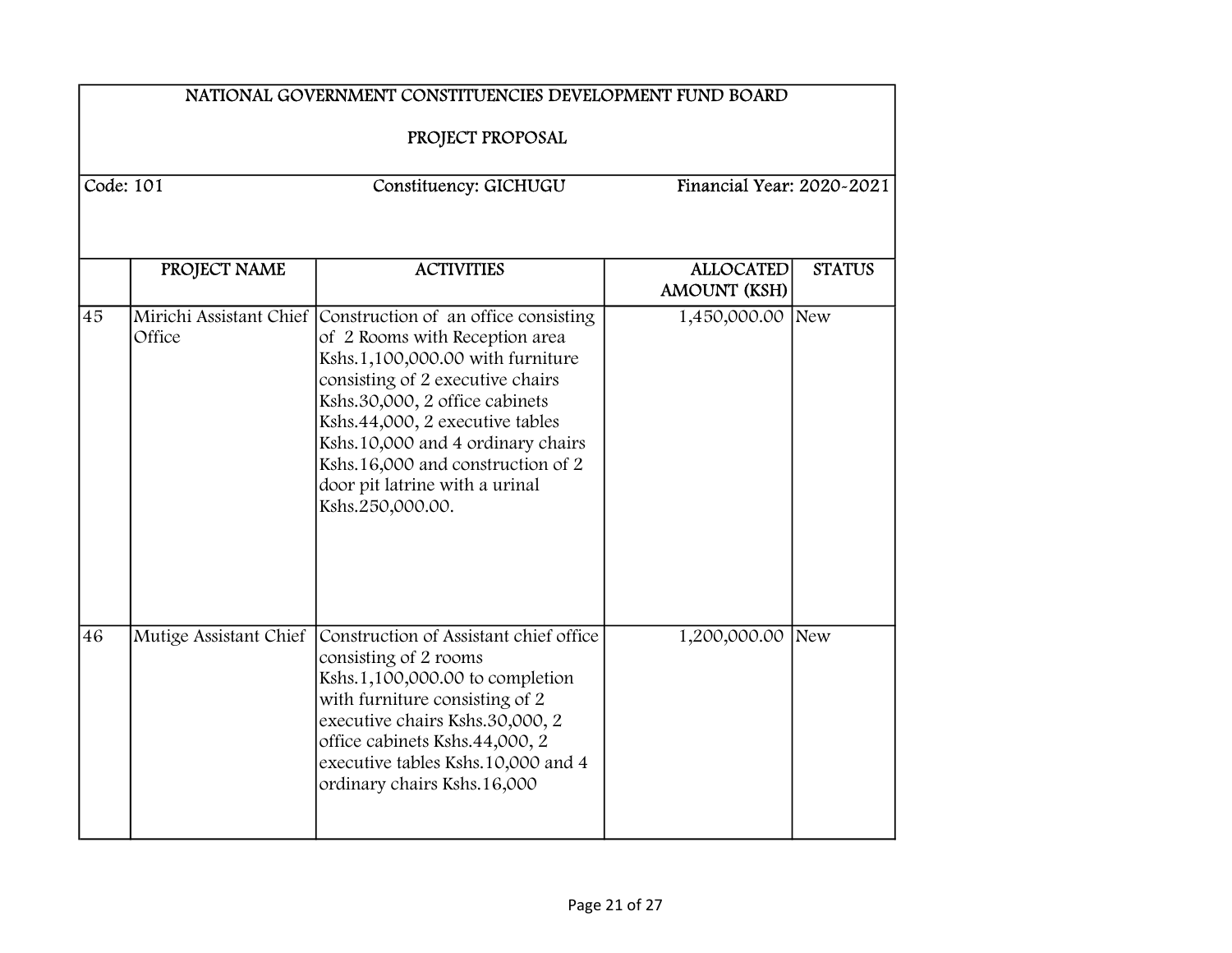|           | NATIONAL GOVERNMENT CONSTITUENCIES DEVELOPMENT FUND BOARD |                                                                                                                                                 |                                         |               |  |
|-----------|-----------------------------------------------------------|-------------------------------------------------------------------------------------------------------------------------------------------------|-----------------------------------------|---------------|--|
| Code: 101 |                                                           | PROJECT PROPOSAL<br>Constituency: GICHUGU                                                                                                       | Financial Year: 2020-2021               |               |  |
|           | PROJECT NAME                                              | <b>ACTIVITIES</b>                                                                                                                               | <b>ALLOCATED</b><br><b>AMOUNT (KSH)</b> | <b>STATUS</b> |  |
| 47        | Kirima Chief Office                                       | Renovation of existing 3 roomed<br>chief's office by plastering, painting,<br>floor and roof replacement with<br>new iron sheets to completion. | 550,000.00                              | New           |  |
| 48        | Njuki-ini North Chief<br>Office                           | Renovation of existing 3 Roomed<br>office by plastering, painting,<br>flooring and roof replacement with<br>new iron sheets to completion.      | 720,000.00                              | New           |  |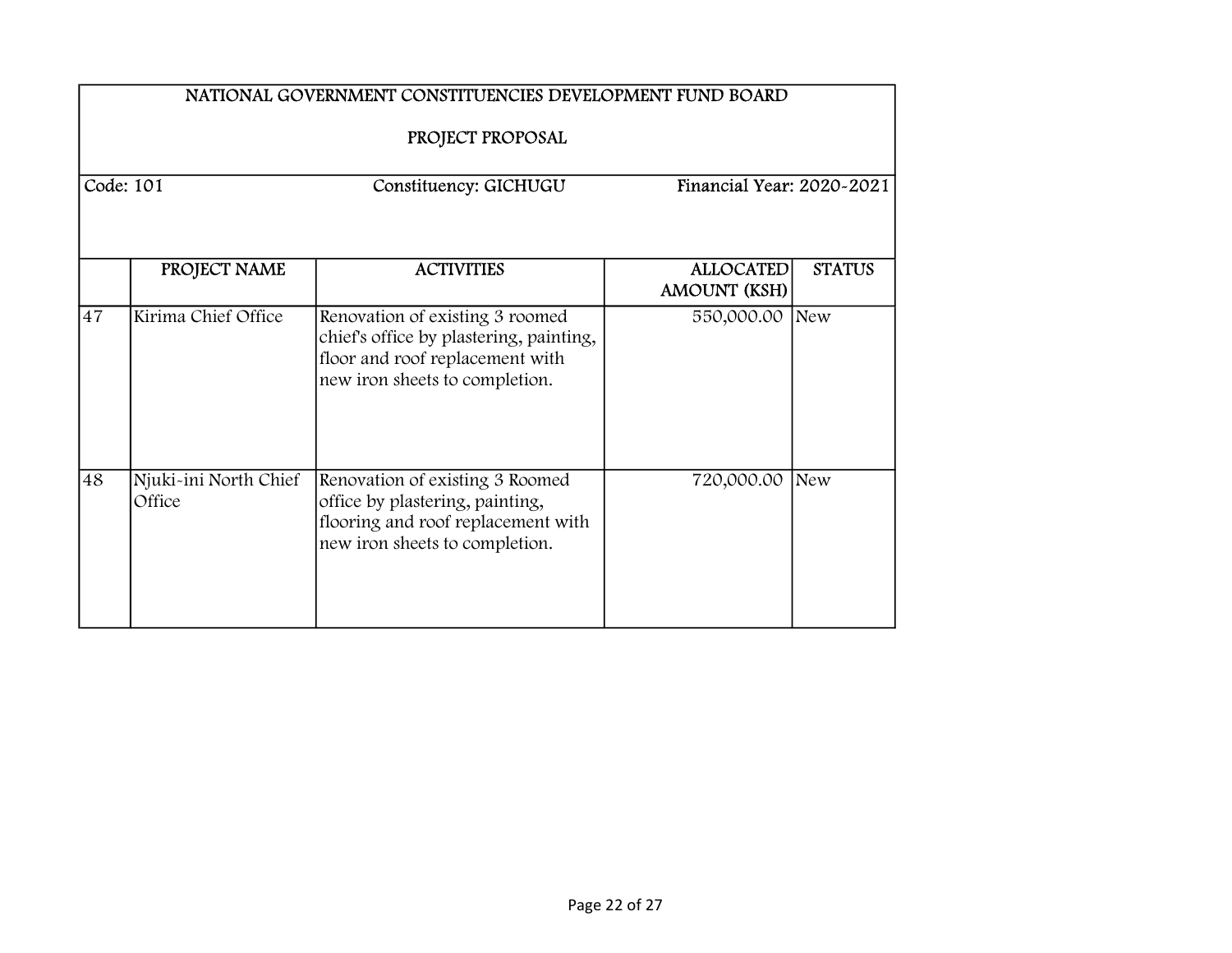|    | NATIONAL GOVERNMENT CONSTITUENCIES DEVELOPMENT FUND BOARD       |                                                                                                                                                                                                                                                                                                                                                             |                                         |               |  |
|----|-----------------------------------------------------------------|-------------------------------------------------------------------------------------------------------------------------------------------------------------------------------------------------------------------------------------------------------------------------------------------------------------------------------------------------------------|-----------------------------------------|---------------|--|
|    | PROJECT PROPOSAL                                                |                                                                                                                                                                                                                                                                                                                                                             |                                         |               |  |
|    | Code: 101<br>Financial Year: 2020~2021<br>Constituency: GICHUGU |                                                                                                                                                                                                                                                                                                                                                             |                                         |               |  |
|    |                                                                 |                                                                                                                                                                                                                                                                                                                                                             |                                         |               |  |
|    | PROJECT NAME                                                    | <b>ACTIVITIES</b>                                                                                                                                                                                                                                                                                                                                           | <b>ALLOCATED</b><br><b>AMOUNT (KSH)</b> | <b>STATUS</b> |  |
| 49 | kiritini Assistant Chief                                        | Construction of Assistant Chief office<br>consisting of 3 rooms<br>Kshs.1,200,000.00 to completion<br>with furniture consisting of 2<br>executive chairs Kshs.30,000, 2<br>office cabinets Kshs.44,000, 2<br>executive tables Kshs.10,000 and 4<br>ordinary chairs Kshs.16,000 and<br>construction of 2 doors pit latrine<br>with a urinal Kshs.250,000.00. | 1,550,000.00 New                        |               |  |
| 50 | Karucho Assistant<br>Chief                                      | Purchasing furniture consisting of 2<br>executive chairs Kshs.30,000, 2<br>office cabinets Kshs.44,000, 2<br>executive tables Kshs.10,000 and 4<br>ordinary chairs Kshs.16,000 and<br>Construction of a waiting Bay<br>Kshs.150,000                                                                                                                         | 250,000.00                              | New           |  |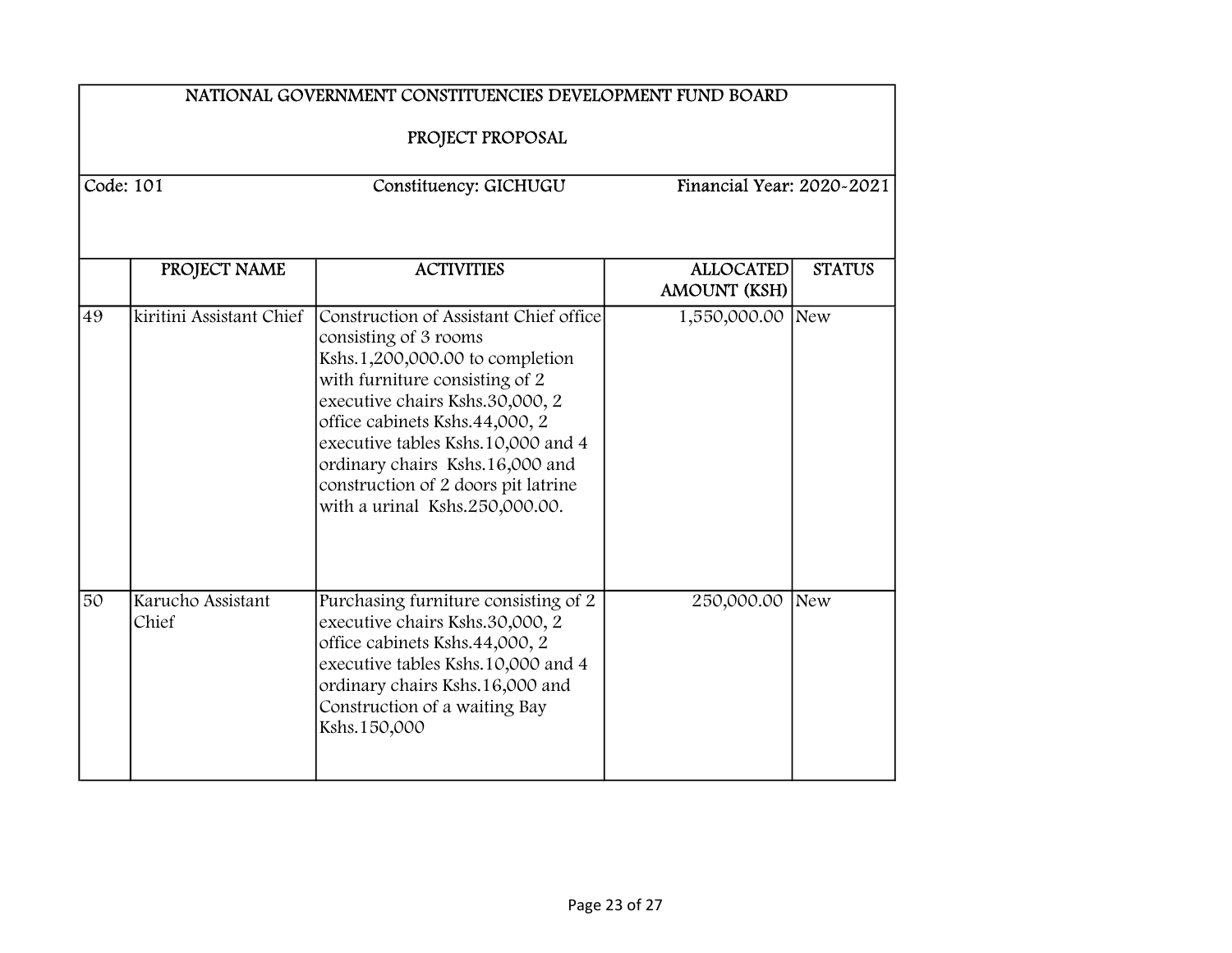|                 | NATIONAL GOVERNMENT CONSTITUENCIES DEVELOPMENT FUND BOARD       |                                                                                                                                                                                                                                                              |                                         |               |  |
|-----------------|-----------------------------------------------------------------|--------------------------------------------------------------------------------------------------------------------------------------------------------------------------------------------------------------------------------------------------------------|-----------------------------------------|---------------|--|
|                 | PROJECT PROPOSAL                                                |                                                                                                                                                                                                                                                              |                                         |               |  |
|                 | Code: 101<br>Financial Year: 2020~2021<br>Constituency: GICHUGU |                                                                                                                                                                                                                                                              |                                         |               |  |
|                 |                                                                 |                                                                                                                                                                                                                                                              |                                         |               |  |
|                 | PROJECT NAME                                                    | <b>ACTIVITIES</b>                                                                                                                                                                                                                                            | <b>ALLOCATED</b><br><b>AMOUNT (KSH)</b> | <b>STATUS</b> |  |
| $\overline{51}$ | Rungeto Assitant Chief                                          | Construction of a waiting Bay to<br>completion                                                                                                                                                                                                               | 150,000.00 New                          |               |  |
| $\overline{52}$ |                                                                 | Gachigi Assistant Chief Purchasing furniture consisting of 2<br>executive chairs Kshs.30,000, 2<br>office cabinets Kshs.44,000, 2<br>executive tables Kshs.10,000 and 4<br>ordinary chairs Kshs.16,000 and<br>Construction of a waiting Bay<br>Kshs.150,000  | 250,000.00                              | New           |  |
| 53              |                                                                 | Kianjiru Assistant Chief Purchasing furniture consisting of 2<br>executive chairs Kshs.30,000, 2<br>office cabinets Kshs.44,000, 2<br>executive tables Kshs.10,000 and 4<br>ordinary chairs Kshs.16,000 and<br>Construction of a waiting Bay<br>Kshs.150,000 | 250,000.00                              | New           |  |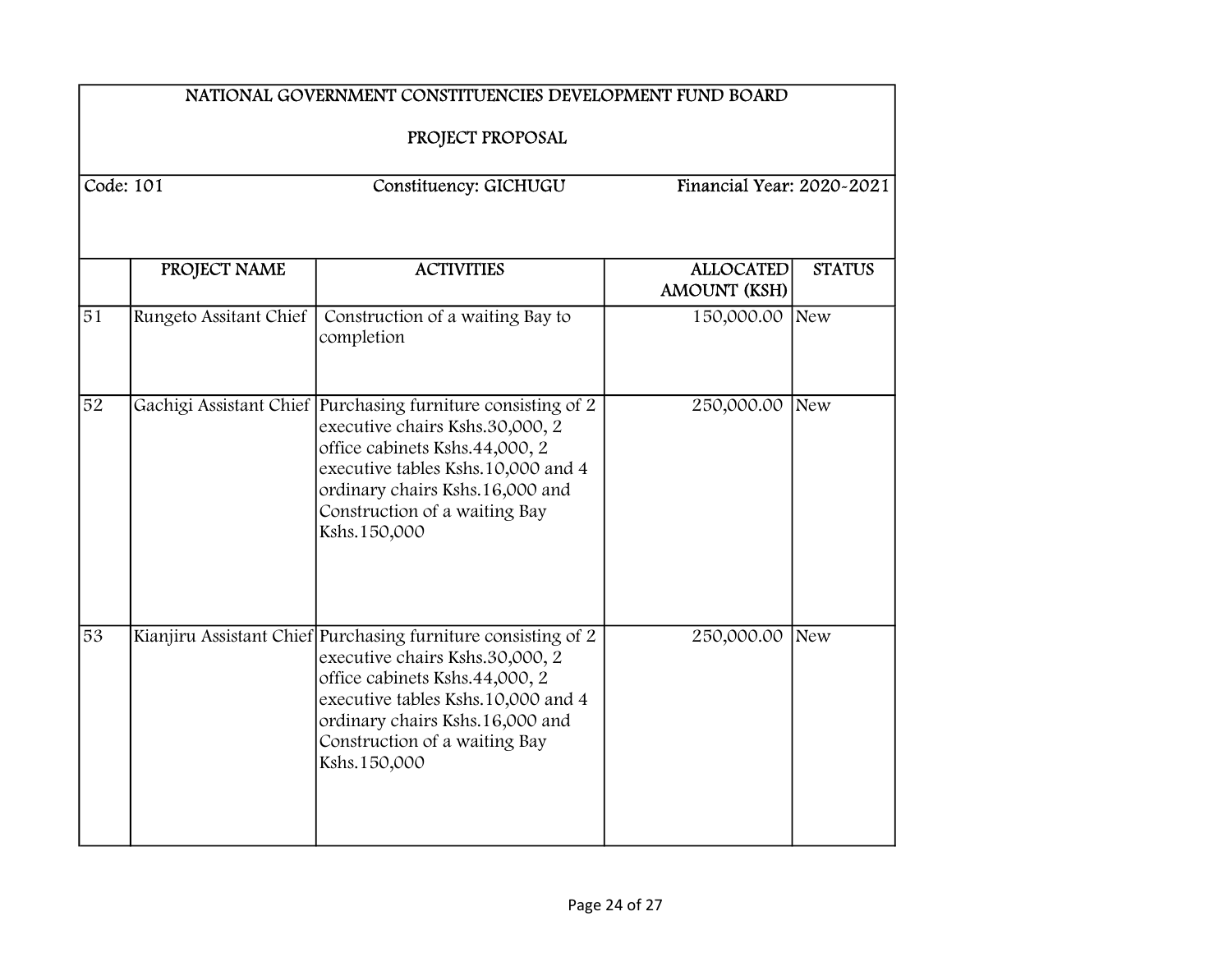| NATIONAL GOVERNMENT CONSTITUENCIES DEVELOPMENT FUND BOARD<br>PROJECT PROPOSAL |                                                     |                                                                                                                                                                                                                                                                                                                                      |                                         |               |  |
|-------------------------------------------------------------------------------|-----------------------------------------------------|--------------------------------------------------------------------------------------------------------------------------------------------------------------------------------------------------------------------------------------------------------------------------------------------------------------------------------------|-----------------------------------------|---------------|--|
|                                                                               | Code: 101                                           | Constituency: GICHUGU                                                                                                                                                                                                                                                                                                                | Financial Year: 2020-2021               |               |  |
|                                                                               | PROJECT NAME                                        | <b>ACTIVITIES</b>                                                                                                                                                                                                                                                                                                                    | <b>ALLOCATED</b><br><b>AMOUNT (KSH)</b> | <b>STATUS</b> |  |
| 54                                                                            | Kirinyaga East<br>Assistant County<br>Commissioner. | Fencing Assistant County<br>Commisssioner compound (520<br>metres in perimeter) with 2.4 m<br>high (100 X 125mm) cranked<br>precast concrete posts at 3.0 metre<br>center mortised in mass concrete<br>sarround and 14 Gauge chain link<br>with 12.5 Gauge x 6 strand<br>galvanized barbed wire and<br>reinforcing an existing gate. | 1,400,000.00 New                        |               |  |
| $\overline{55}$                                                               | Goods & Services                                    | Purchase of fuel, Repairs and<br>maintenance, Printing, stationery,<br>Telephone, Travel & subsistence,<br>Office tea                                                                                                                                                                                                                | 11,000.00 New                           |               |  |
|                                                                               |                                                     |                                                                                                                                                                                                                                                                                                                                      | 131,099,879.31                          |               |  |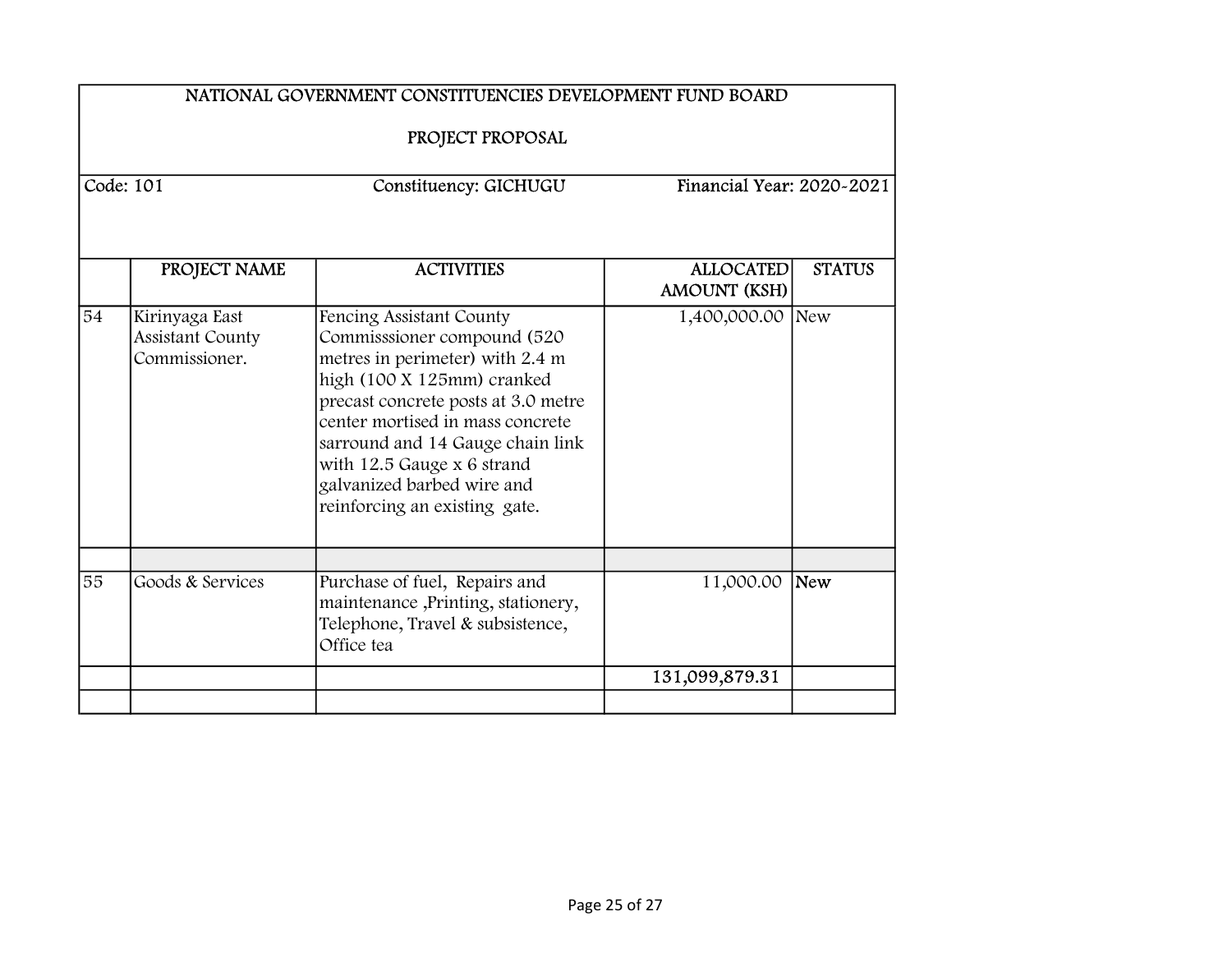

**To remove this notice, visit: [www.foxitsoftware.com/shopping](http://www.foxitsoftware.com/shopping)**

| Constituency: GICHUGU |                           |                 |
|-----------------------|---------------------------|-----------------|
|                       | Financial Year: 2020-2021 |                 |
|                       |                           |                 |
|                       |                           |                 |
|                       |                           |                 |
|                       |                           |                 |
|                       |                           |                 |
|                       |                           |                 |
|                       |                           |                 |
|                       |                           |                 |
|                       |                           |                 |
|                       |                           |                 |
|                       |                           |                 |
|                       |                           |                 |
|                       |                           |                 |
|                       |                           |                 |
|                       |                           | Page $26$ of 27 |